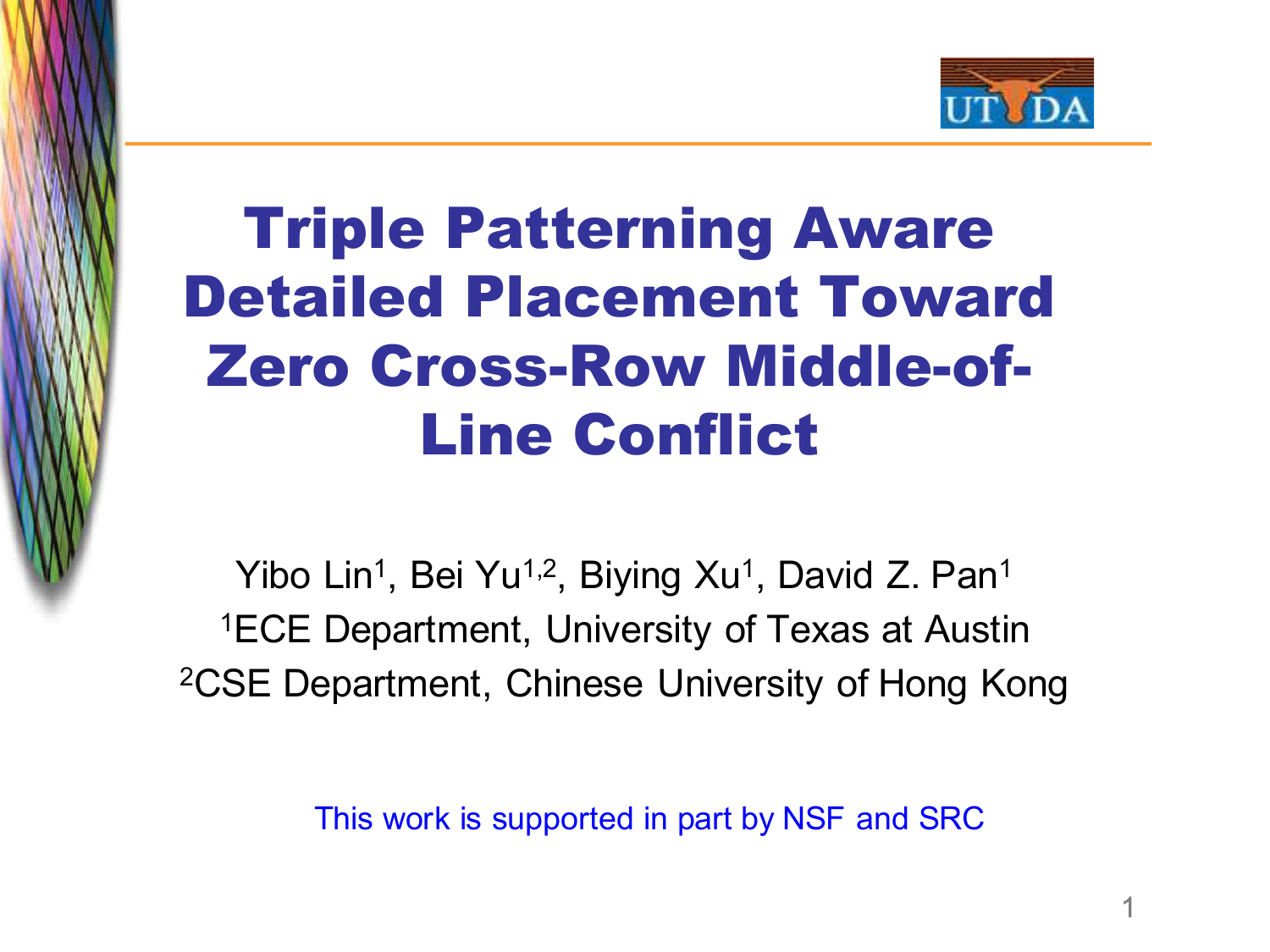# **Outline**

- Introduction
- Previous Work
- Problem Formulation
- **Conflict Detection**
- TPL Aware Detailed Placement
- **Experimental Results**
- **Conclusion**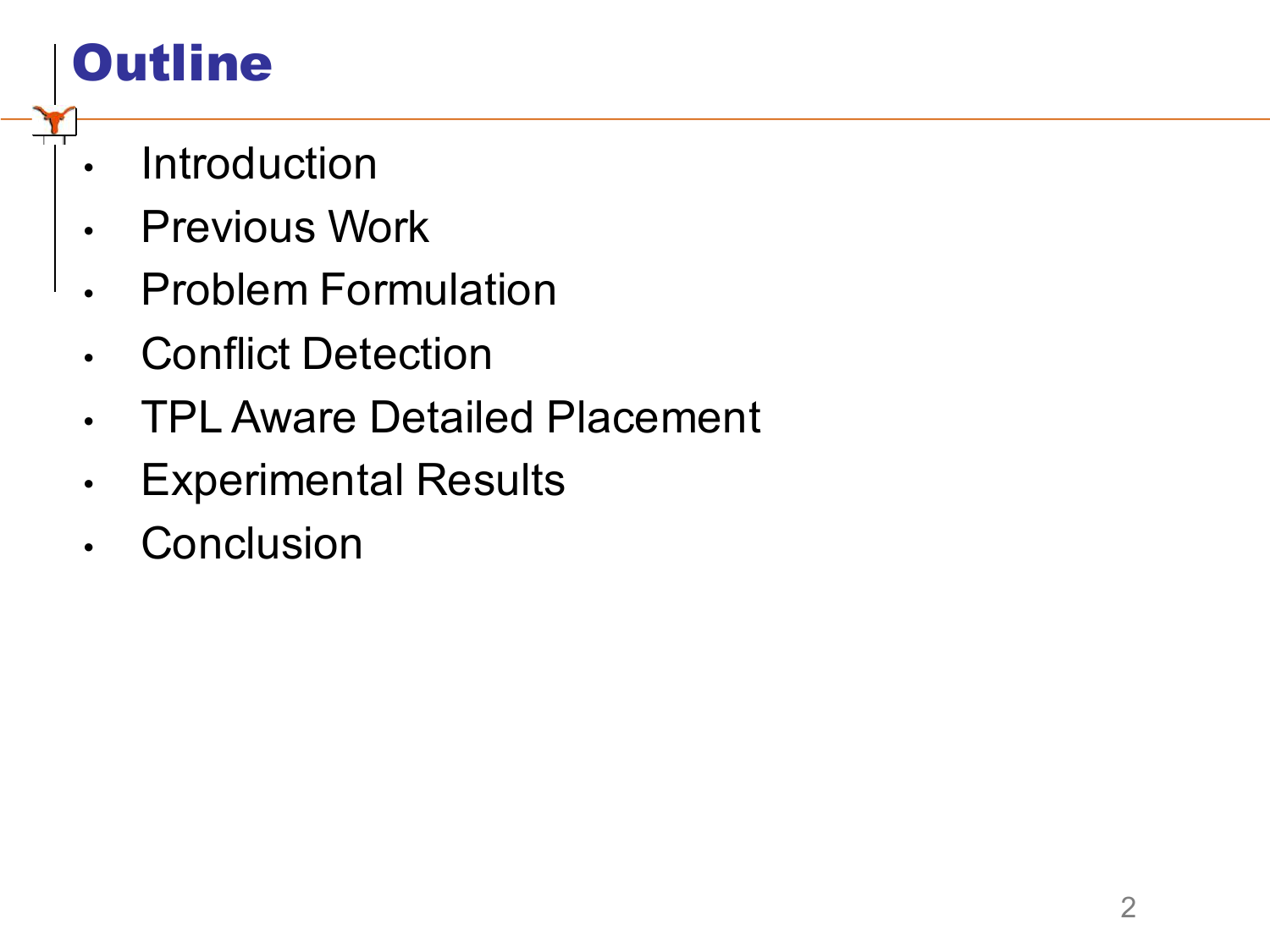# Introduction

- **Technology Scaling** 
	- Middle-of-line (MOL) layers: CA, CB
	- Multiple patterning lithography [Lucas+, SPIE'12]

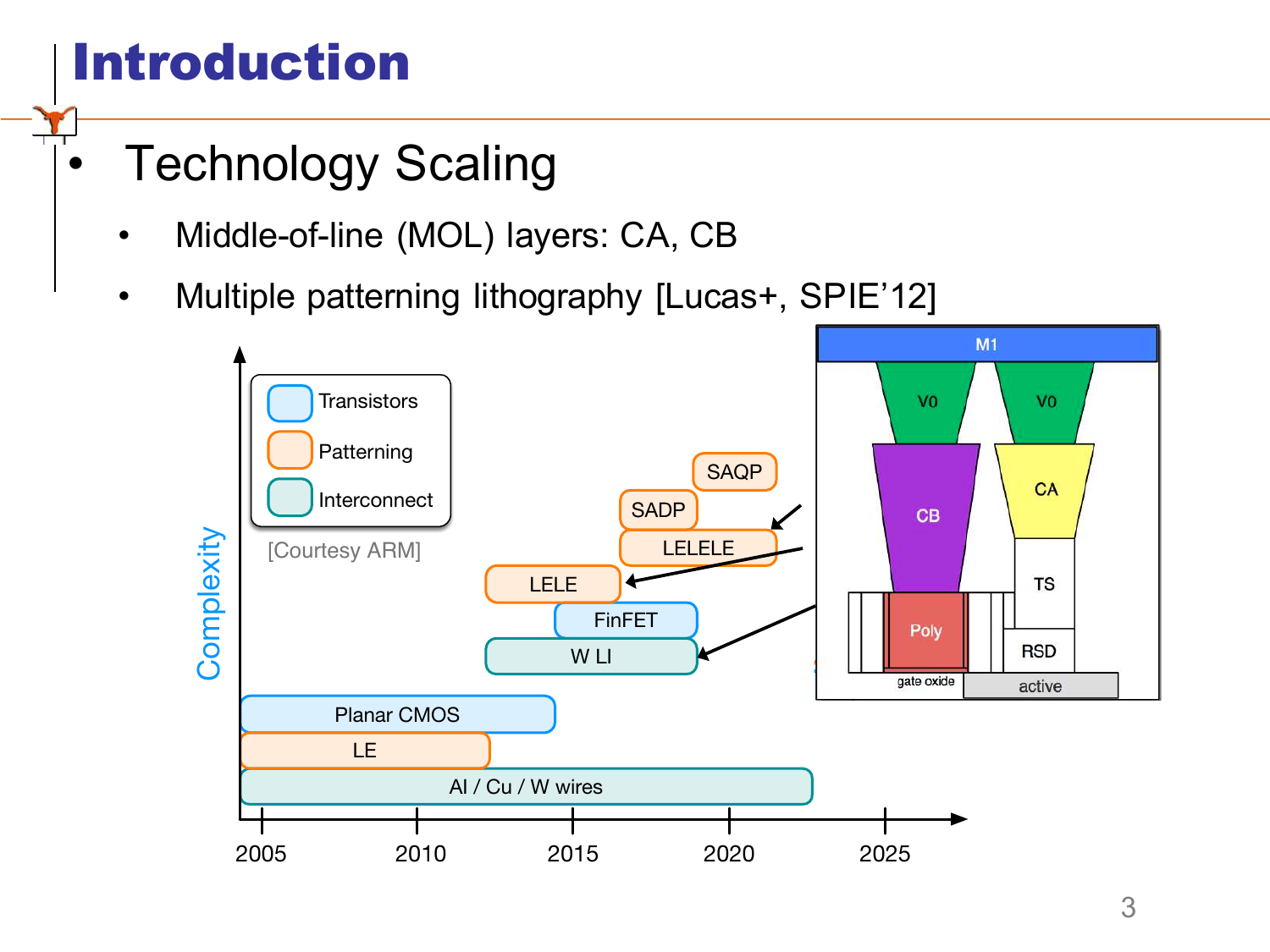# Introduction

- **Technology Scaling** 
	- Middle-of-line (MOL) layers: CA, CB
	- Multiple patterning lithography [Lucas+, SPIE'12]

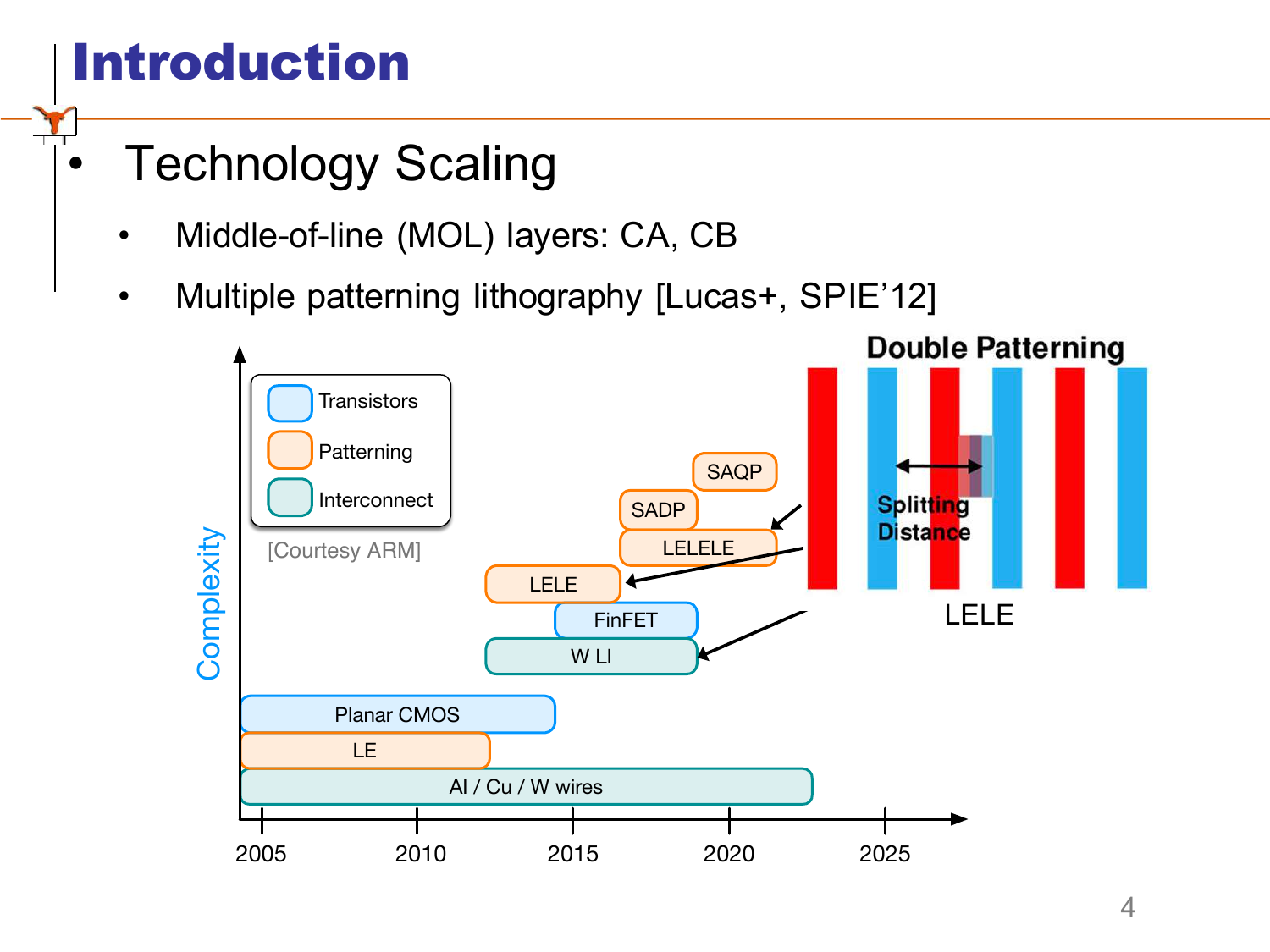# Introduction

- **Technology Scaling** 
	- Middle-of-line (MOL) layers: CA, CB
	- Multiple patterning lithography [Lucas+, SPIE'12]

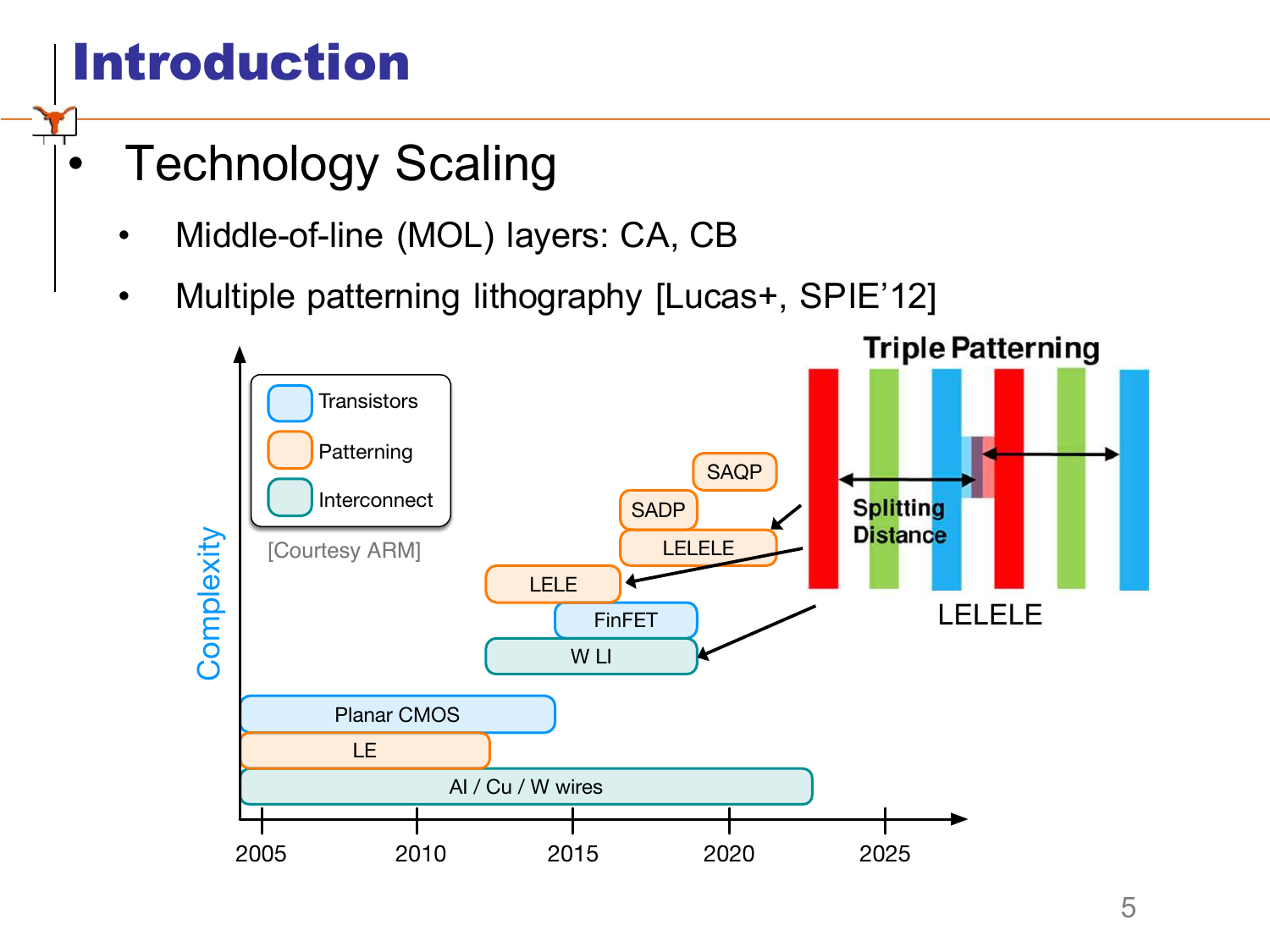# MOL to Simplify Metal-1 Cell Routing



AND2\_X2 in Nangate 45nm Library AND2\_X2 in Nangate 15nm Library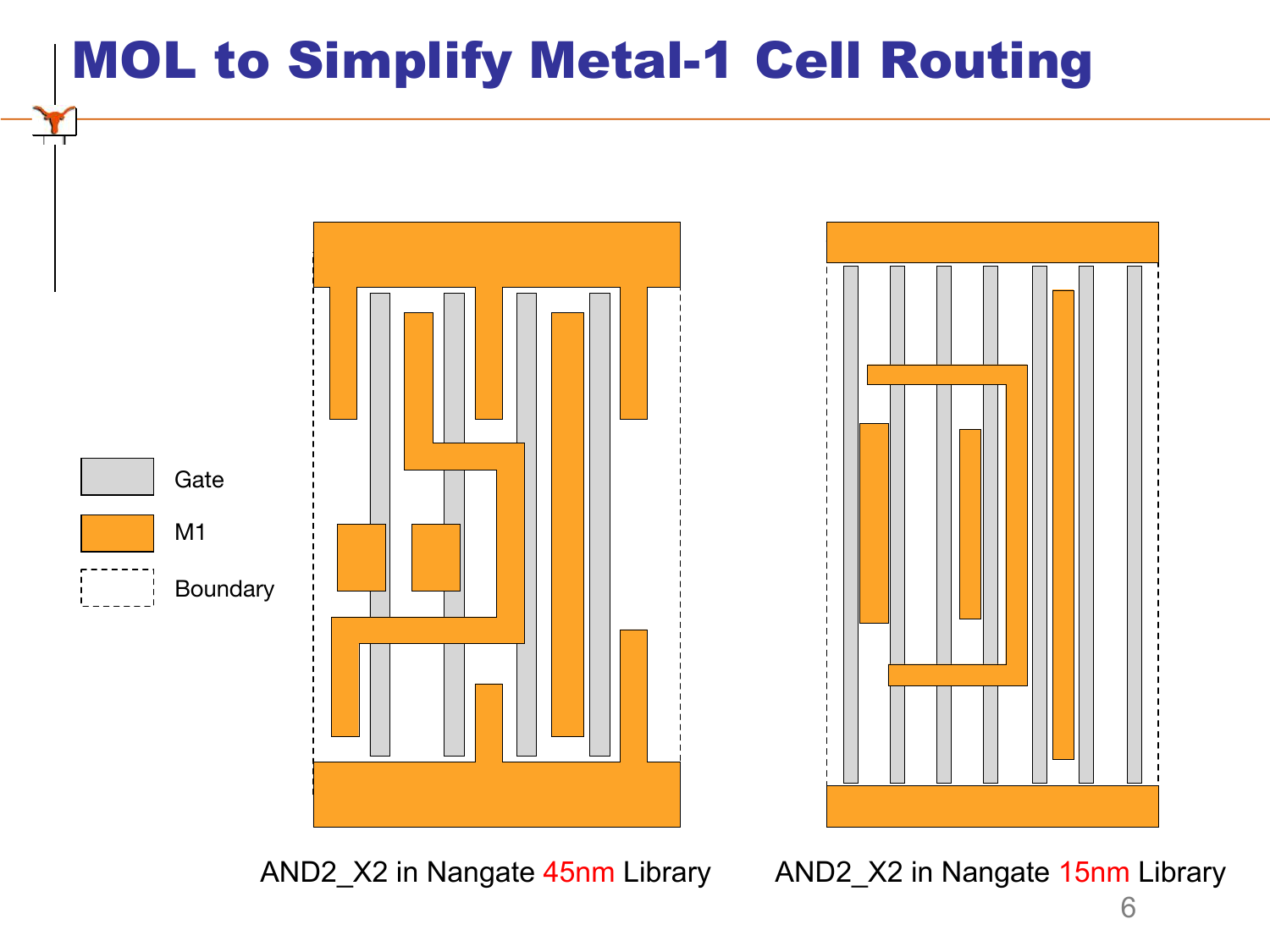# MOL to Simplify Metal-1 Cell Routing



AND2\_X2 in Nangate 45nm Library AND2\_X2 in Nangate 15nm Library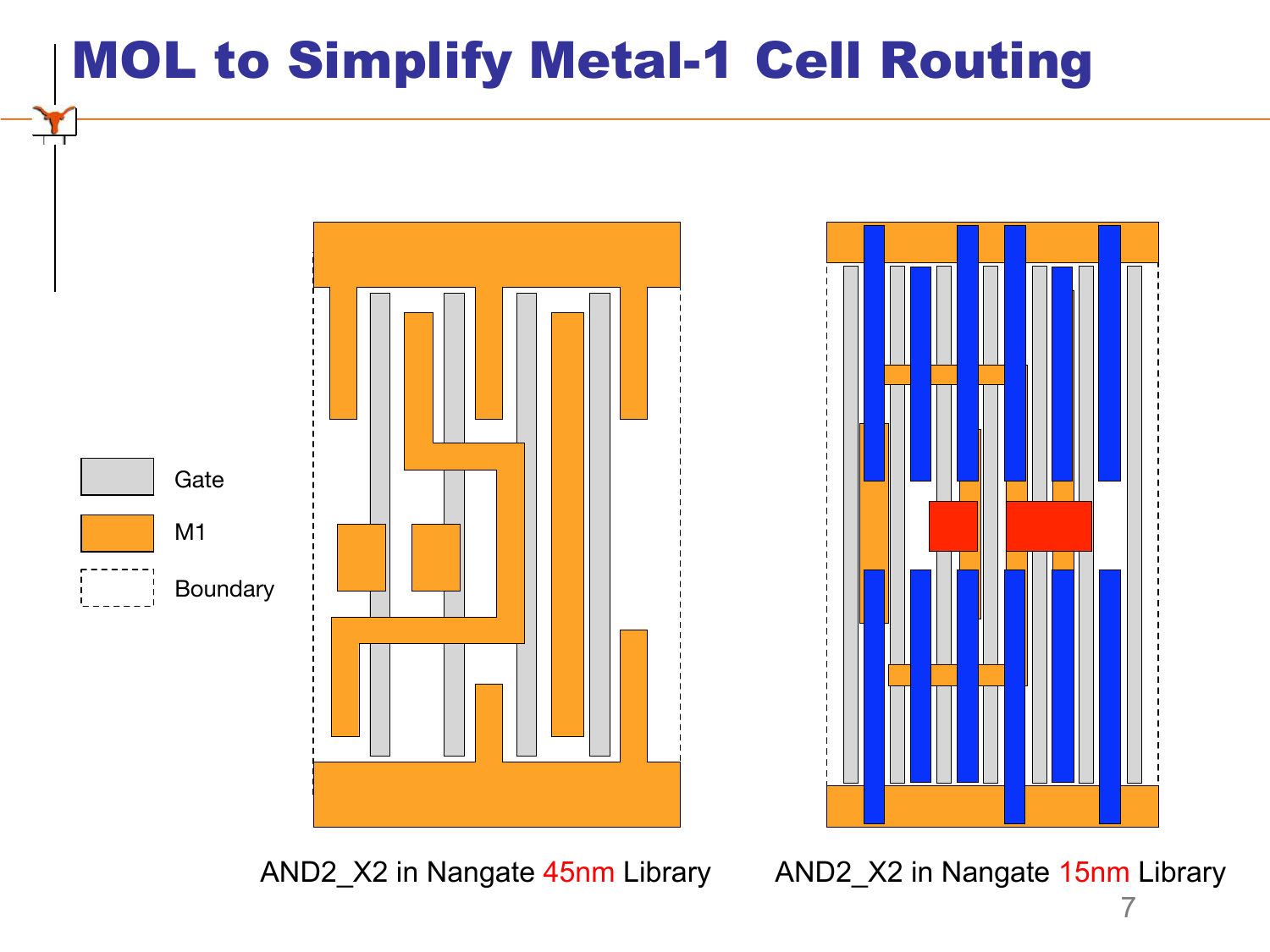# Example of MOL Layer

- Tungsten layer
- $CA$  (drain  $\leftrightarrow$  source), CB (via0  $\leftrightarrow$  gate)



MOL layer in 15nm Nangate library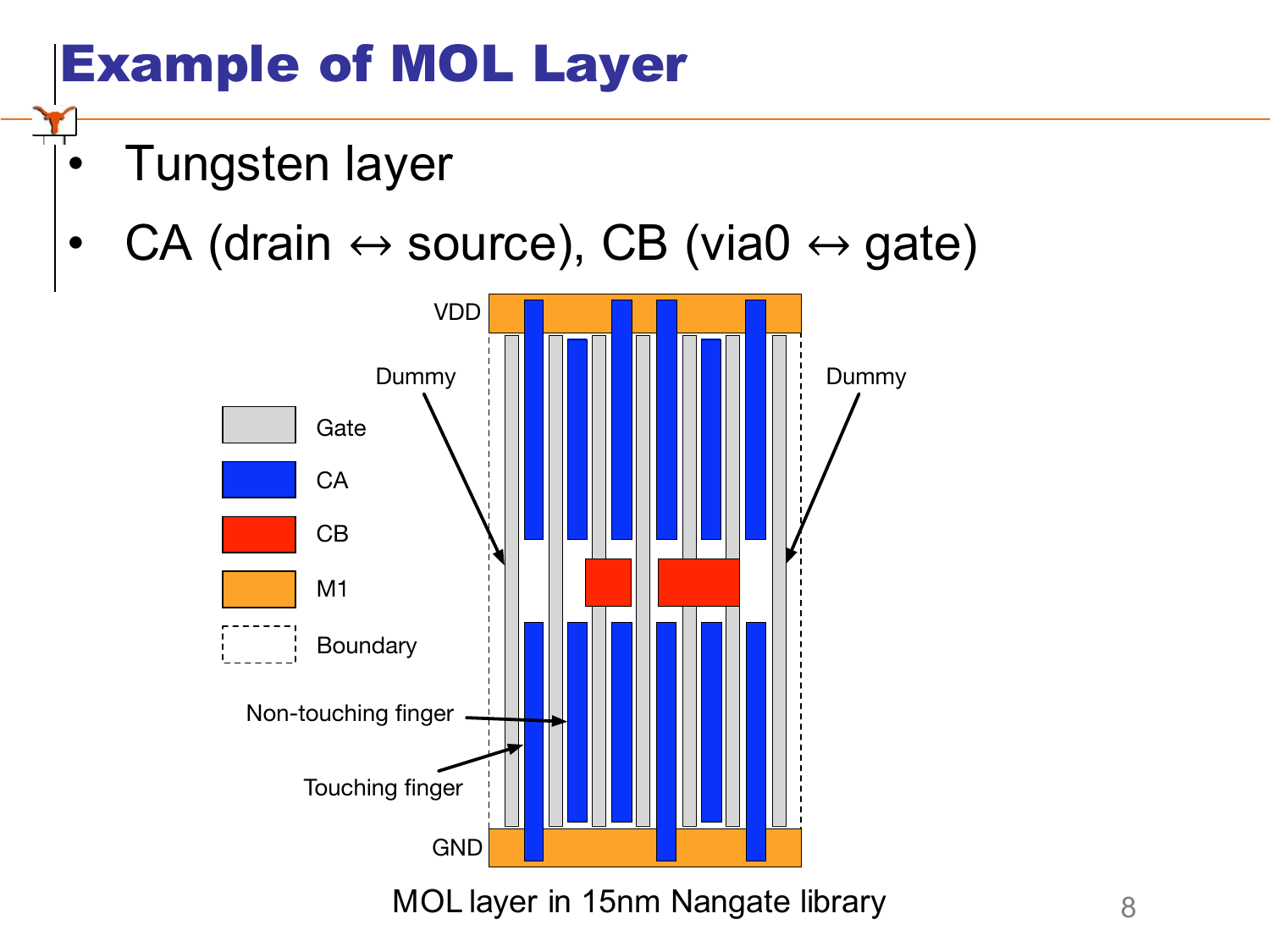# Cross-Row Conflict for MOL Layer



conflicts at MOL layer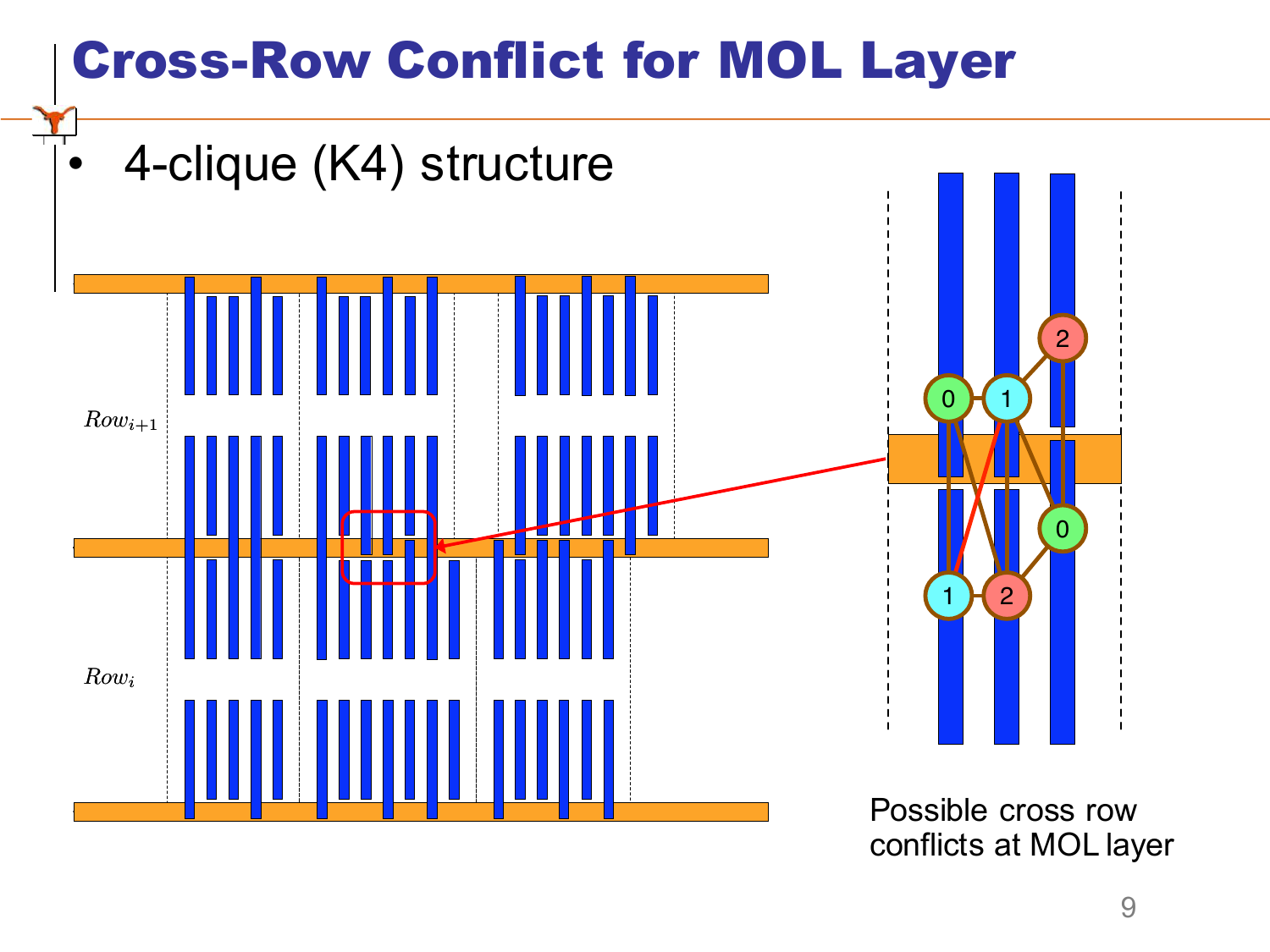# Previous Work

- TPL aware detailed placement for Metal-1 layer
	- [Yu+, ICCAD'13, TCAD'15], [Kuang+, ICCAD'14, TVLSI'15], [Chien+, TCAD'15]
	- [Tian+, ICCAD'14], [Lin+, ISPD'15]
- Limited to inner-row conflict
	- Assume rows are isolated by wide PG grids

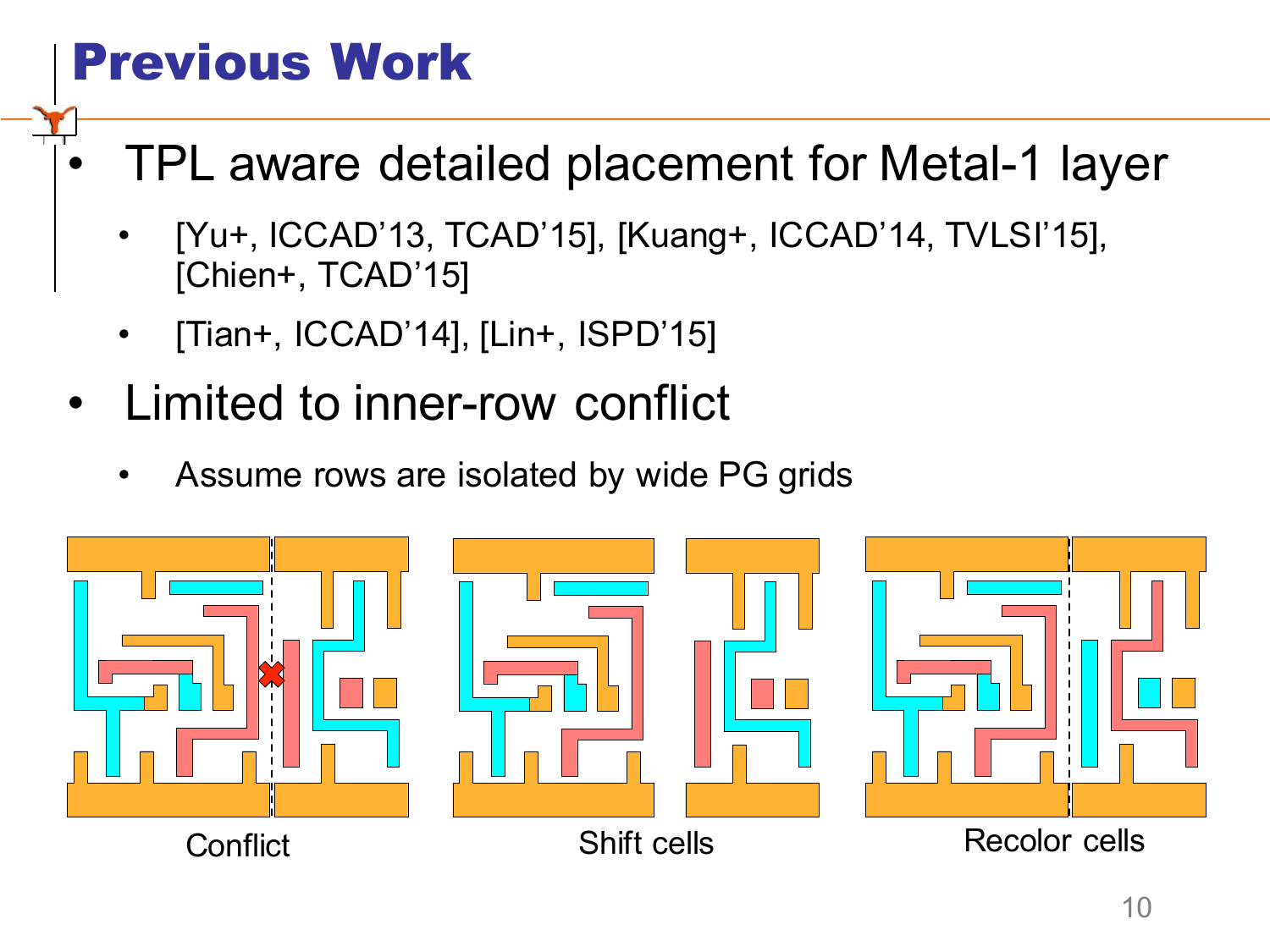## Cross-Row Conflict for TPL

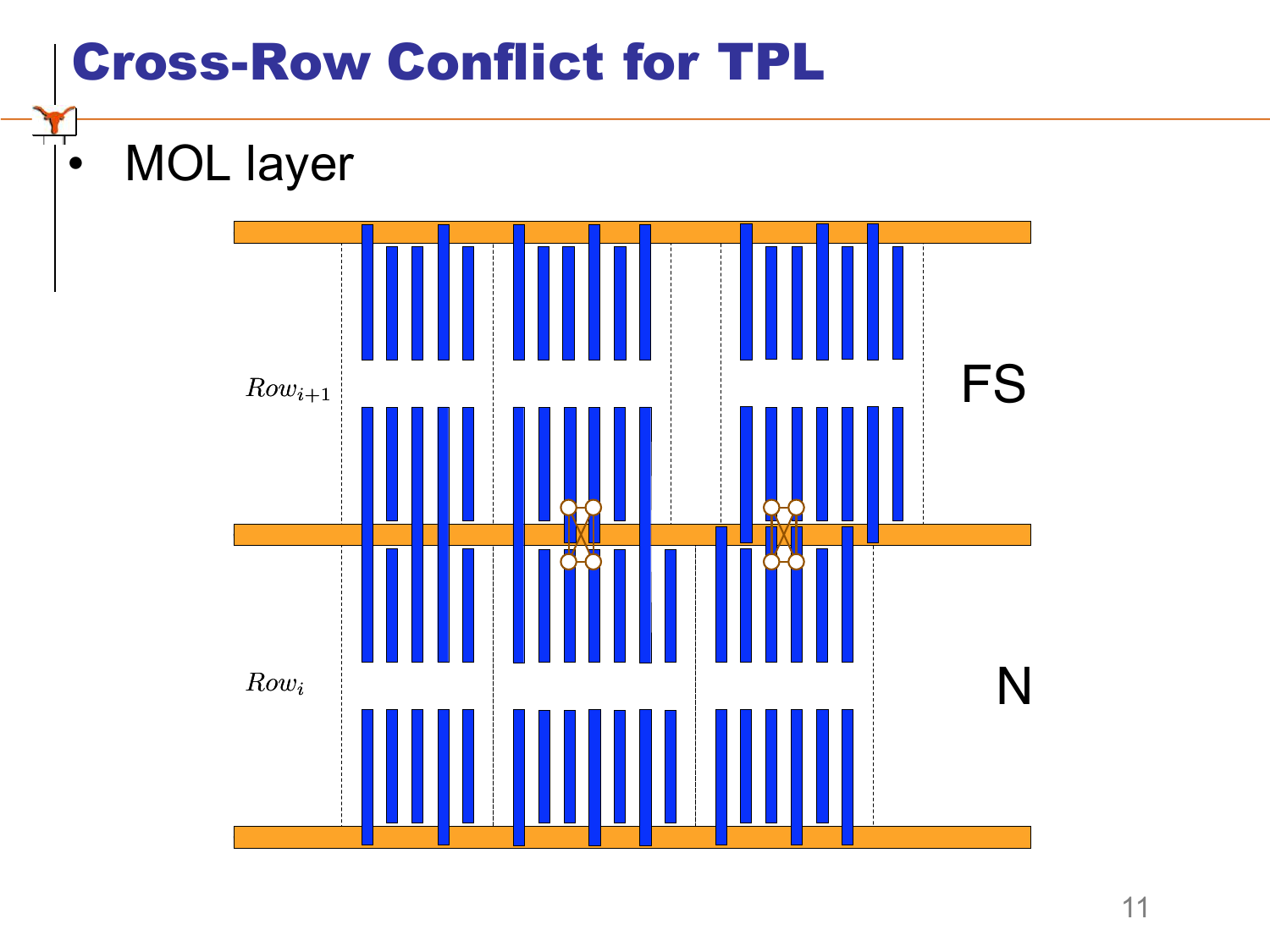# Problem Formulation

#### **Input**

- Standard cell library
- Initial placement
- Output
	- New placement with optimized wirelength and minimum conflicts
	- Coloring solution for Metal-1 and MOL layer at standard cell level
	- TPL friendliness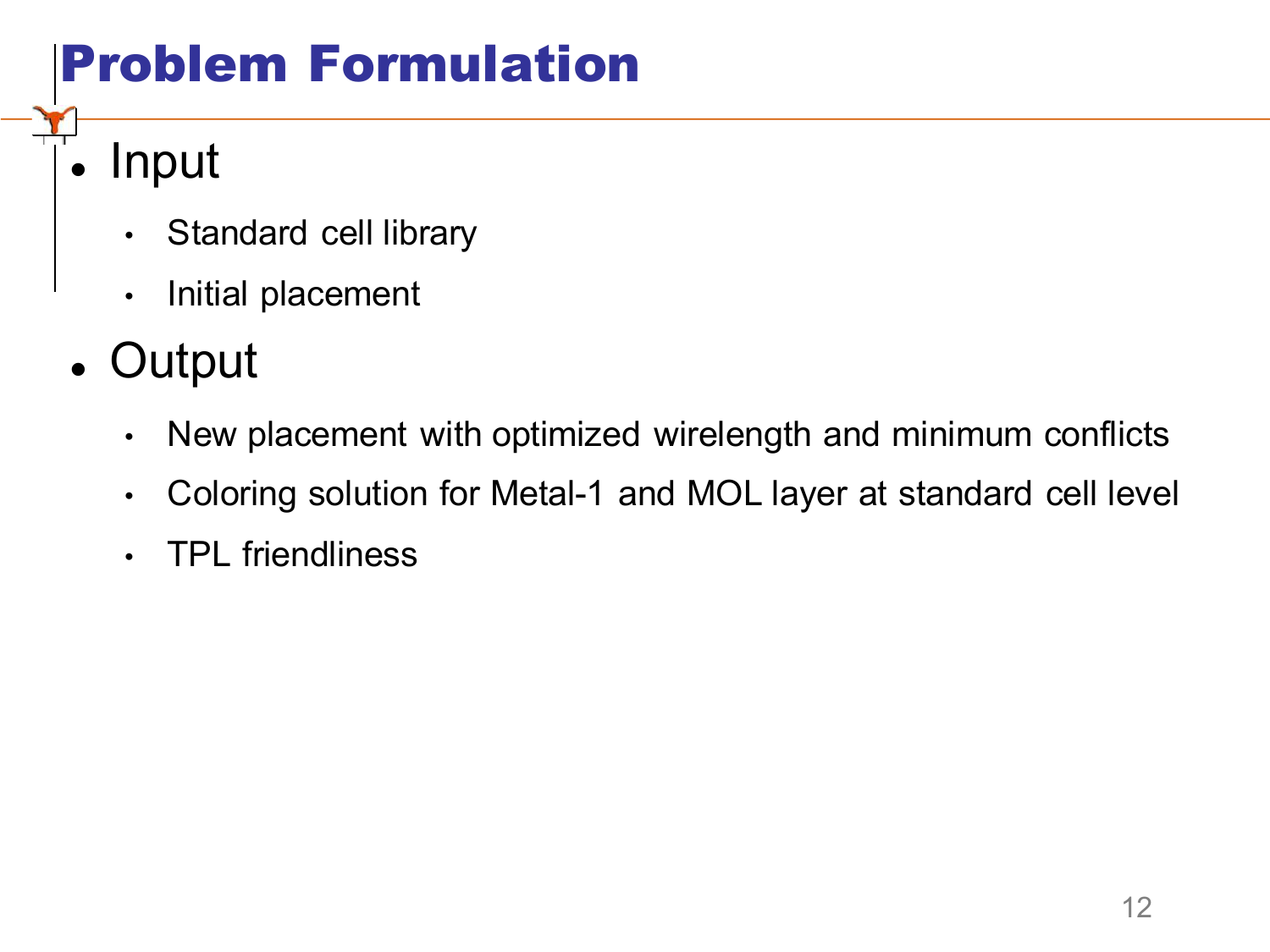# Precoloring for Metal-1 Layer

- Inner-row conflicts
- Only features at cell boundary will result in conflicts
- Construct LUT to store candidate coloring solutions
- Limited number of candidate coloring solutions



Precoloring solution for a single cell [Yu+, TCAD'15]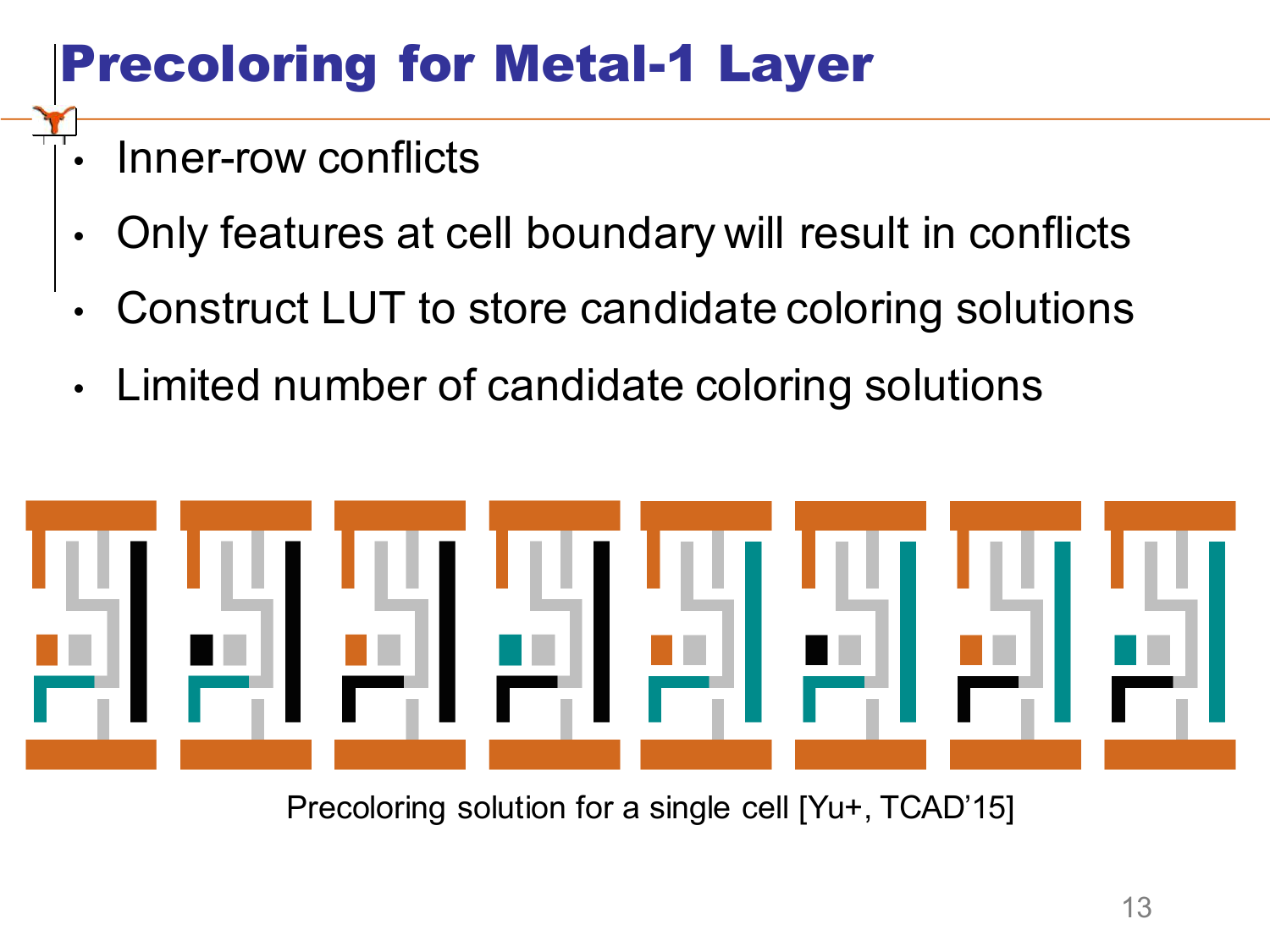# Precoloring for MOL Layer

- Conventional LUT like Metal-1 layer is infeasible
- Too many candidate coloring solutions

# TPL candidates:  $(3 \times 2^5) \times (3 \times 2^5) = 9216$ 





Number of MOL candidate coloring solutions for different cells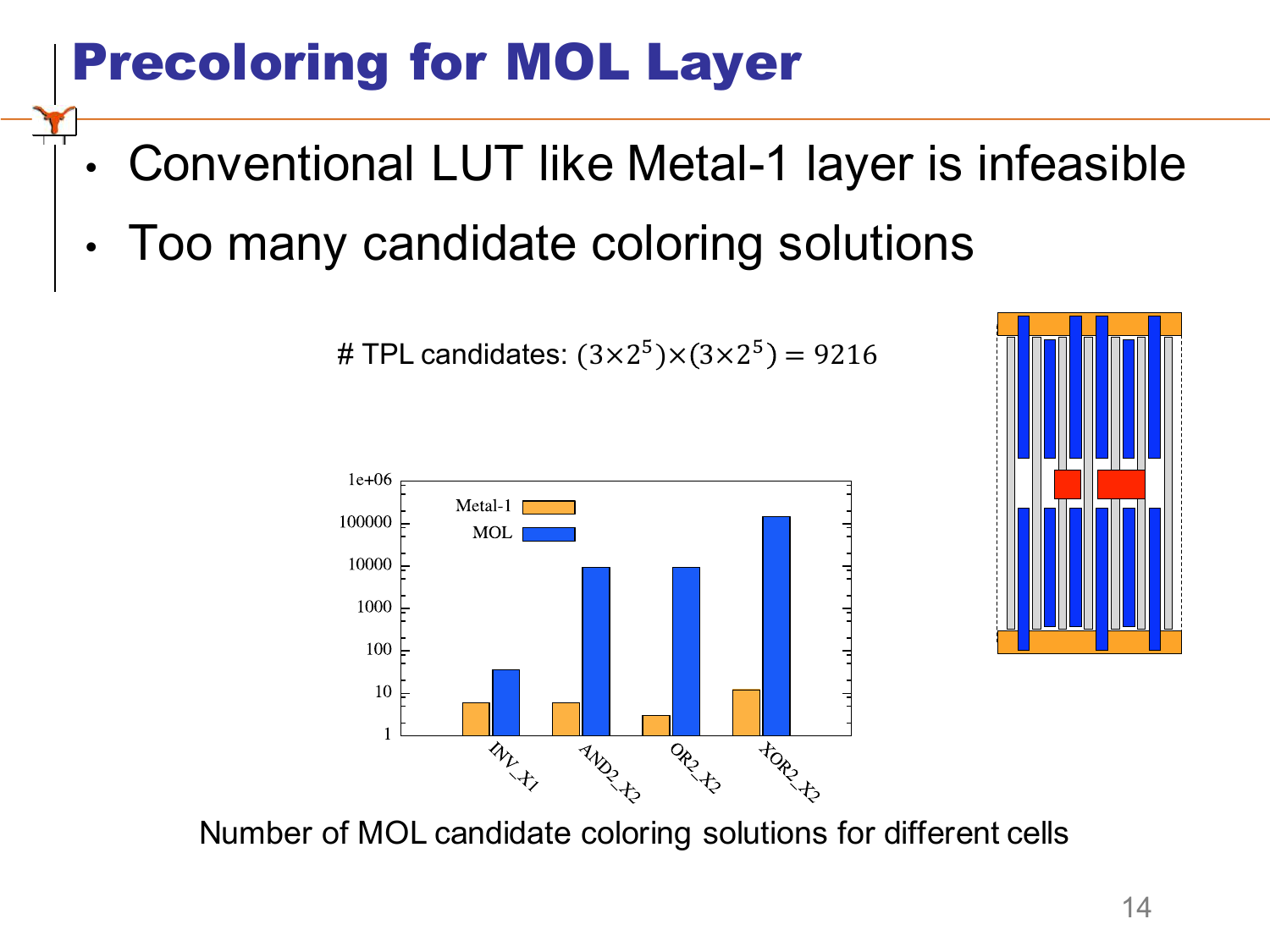# K4 Avoidance for MOL Layer

- For MOL layer, try to avoid K4 structures and assign colors after placement
	- Limited types of patterns
	- Due to the regularity of MOL layer, zero conflict is guaranteed if no K4 exists



Different types of patterns for MOL layer 15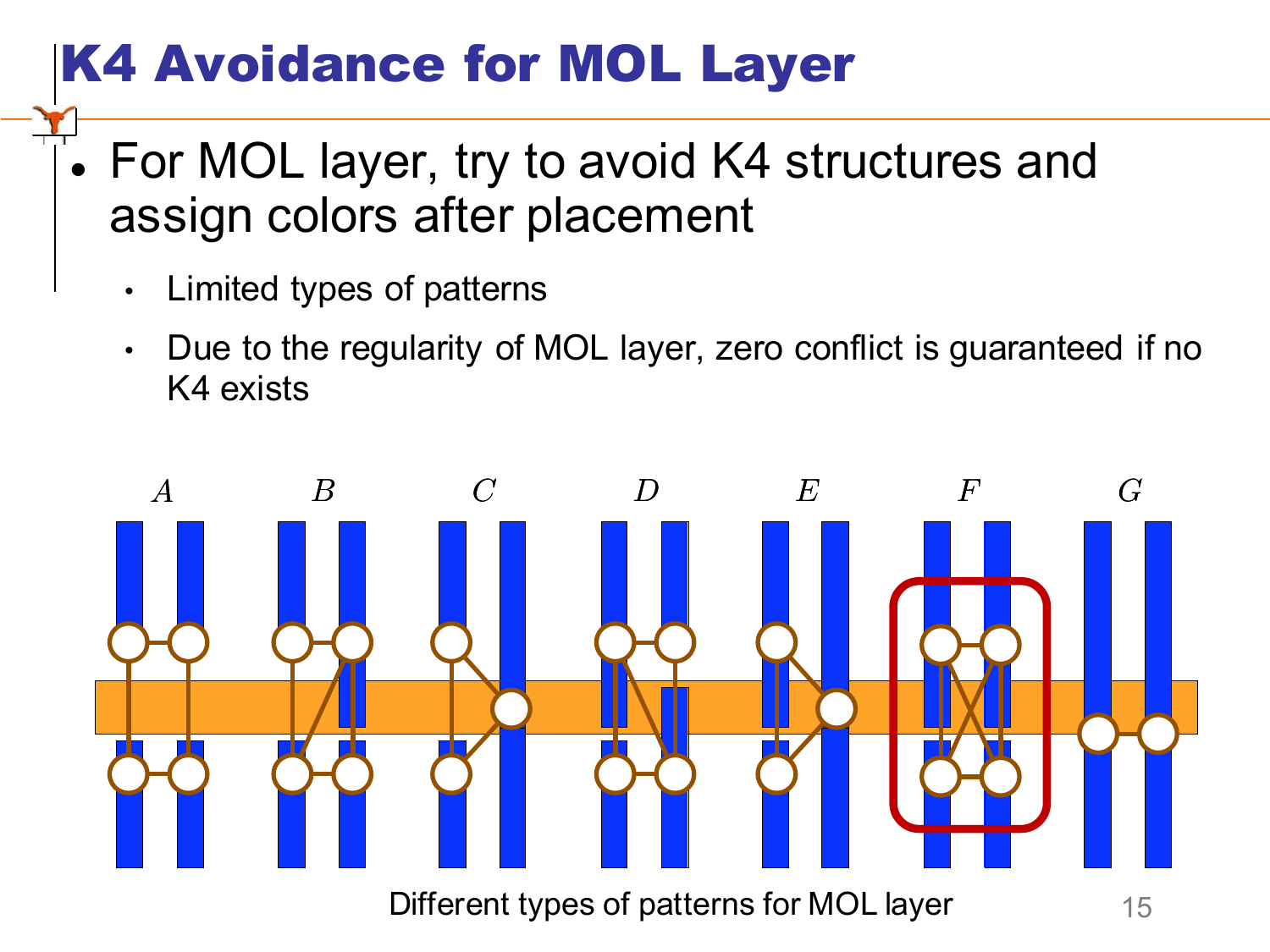# K4 Detection – BLUT

# Bitwise LUT (BLUT) for MOL Layer

- Goal: easier K4 detection
- Limited types of MOL fingers
- Bitwise operation to detect K4

 $B^{T1}$ : touching finger bit array at cell bottom  $B^{N1}$ : non-touching finger bit array at cell bottom  $B^{T2}$ : touching finger bit array at cell top  $B^{N2}$ : non-touching finger bit array at cell top

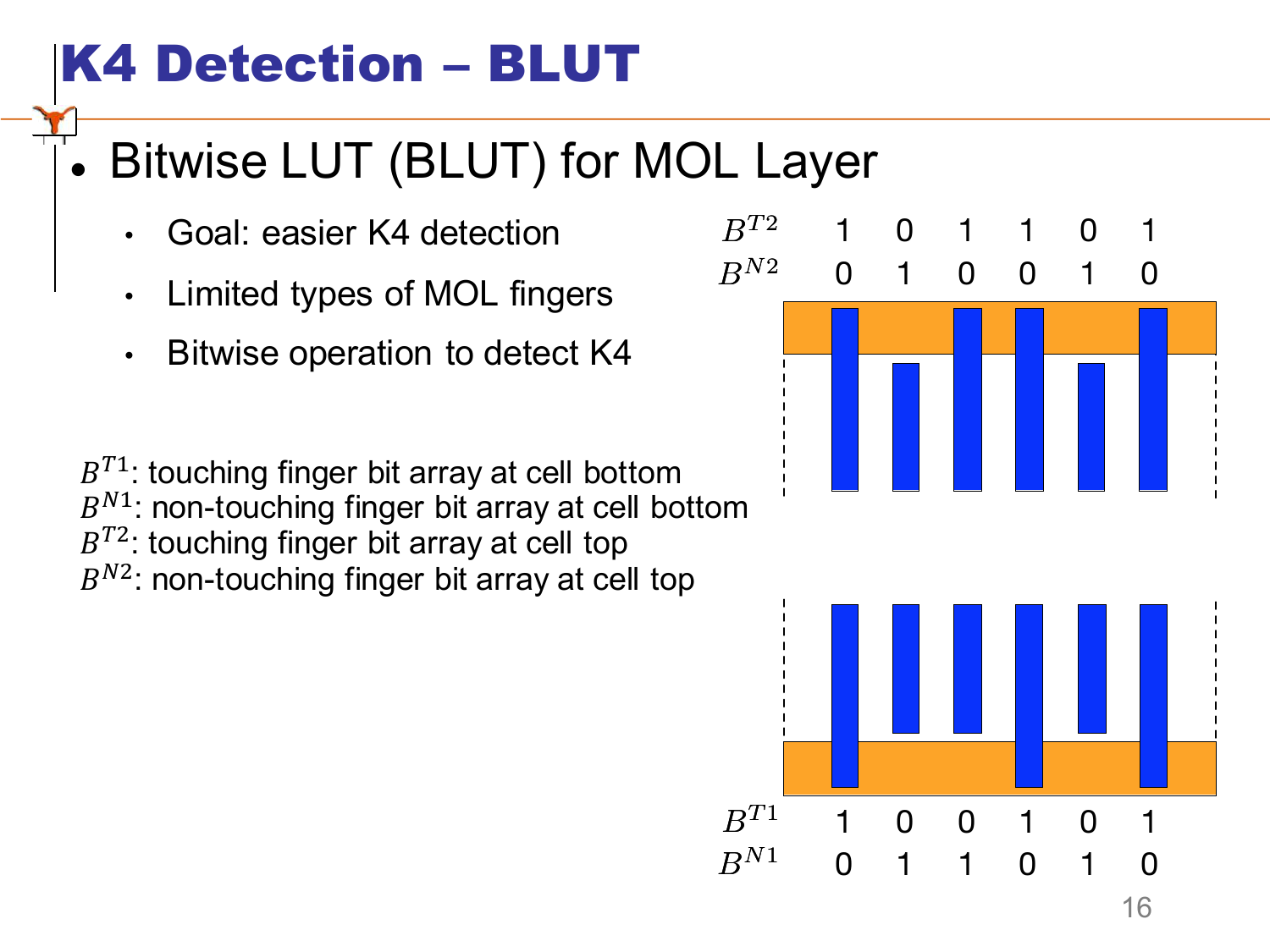#### Example of BLUT Usage

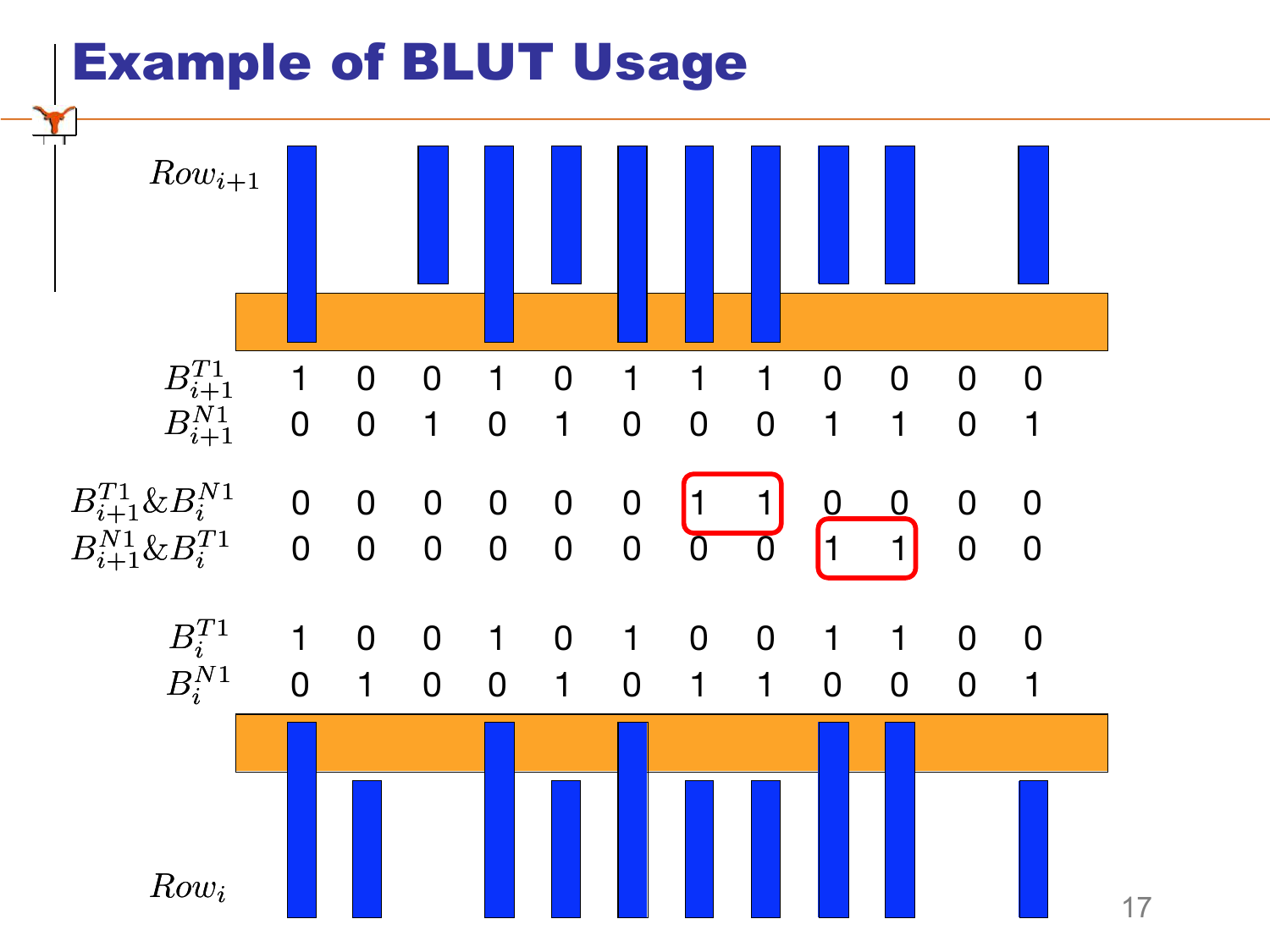#### Example of BLUT Usage

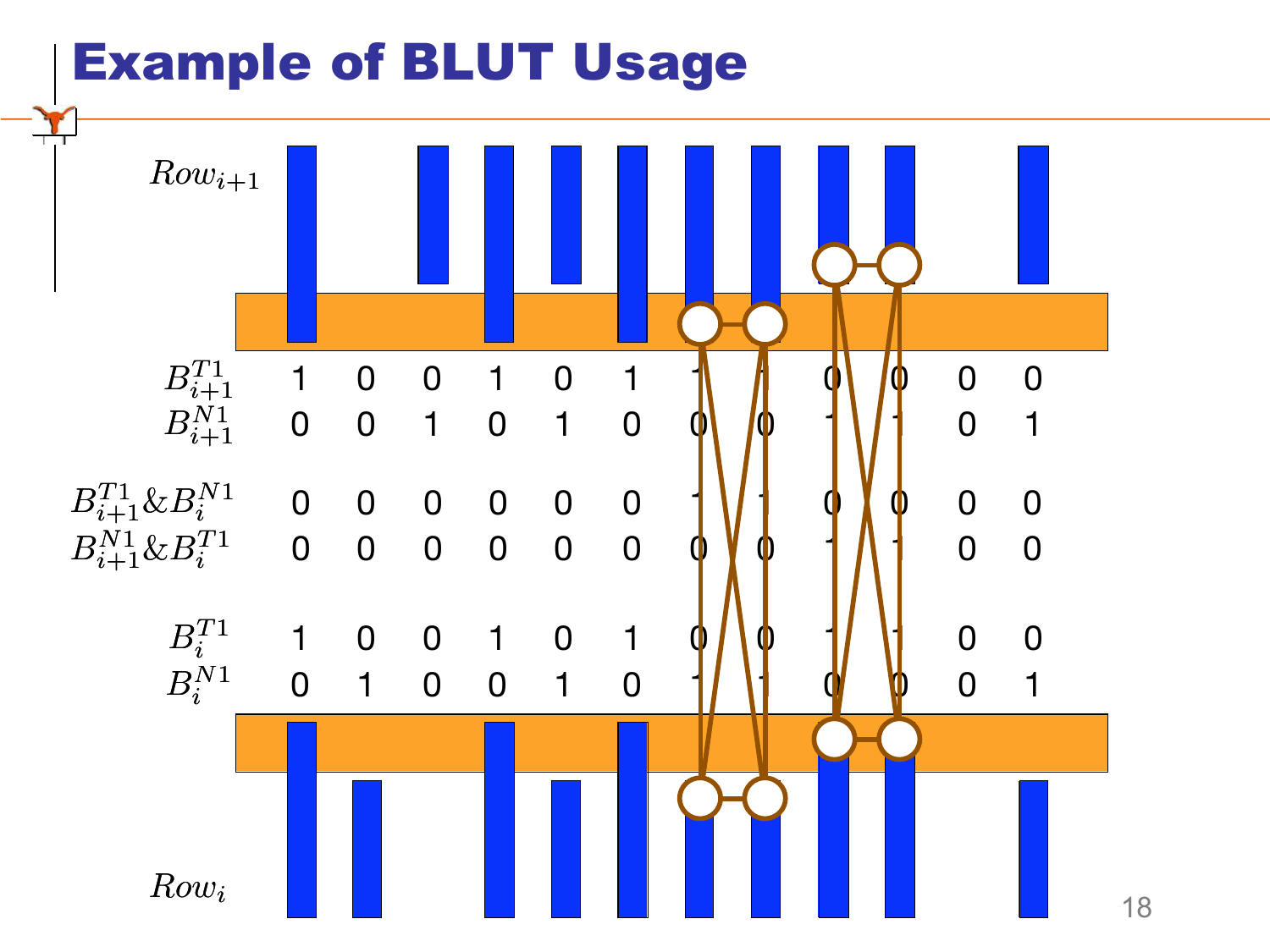# TPL Aware Detailed Placement

#### • Single Row Placement

- Construct a graph model to allow cell flipping, local reordering and local shifting
- Avoid Metal-1 conflict and MOL K4 (count as conflict)
- A graph model generalizes all three kinds of movement; edge cost determined by movement and conflicts (BLUT)
- Solve with graph model by shortest path

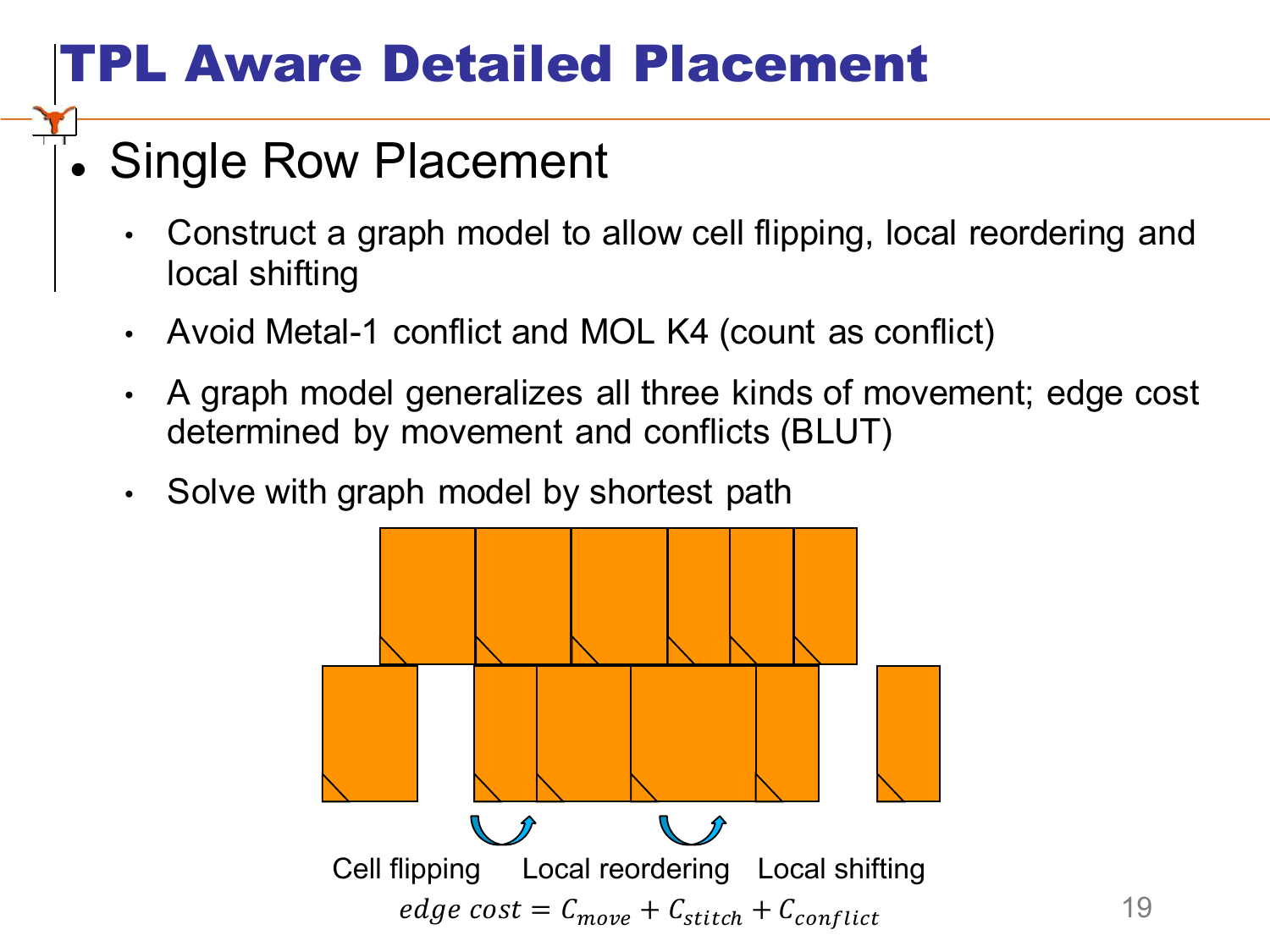# Cell Flipping

- Single Row Placement
	- An example for cell flipping
	- Edge cost determined by stitches and conflicts (BLUT)



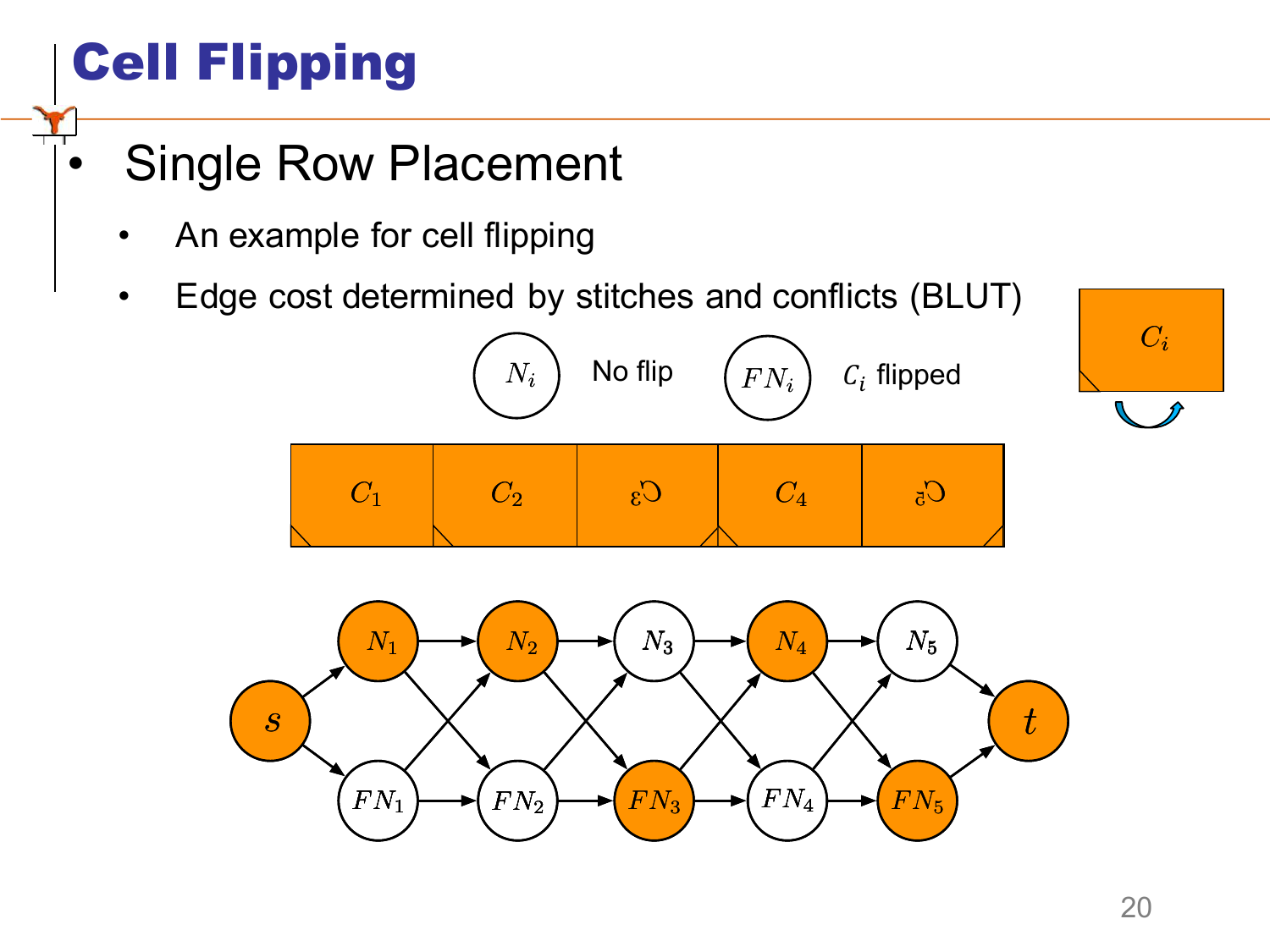# Local Reordering

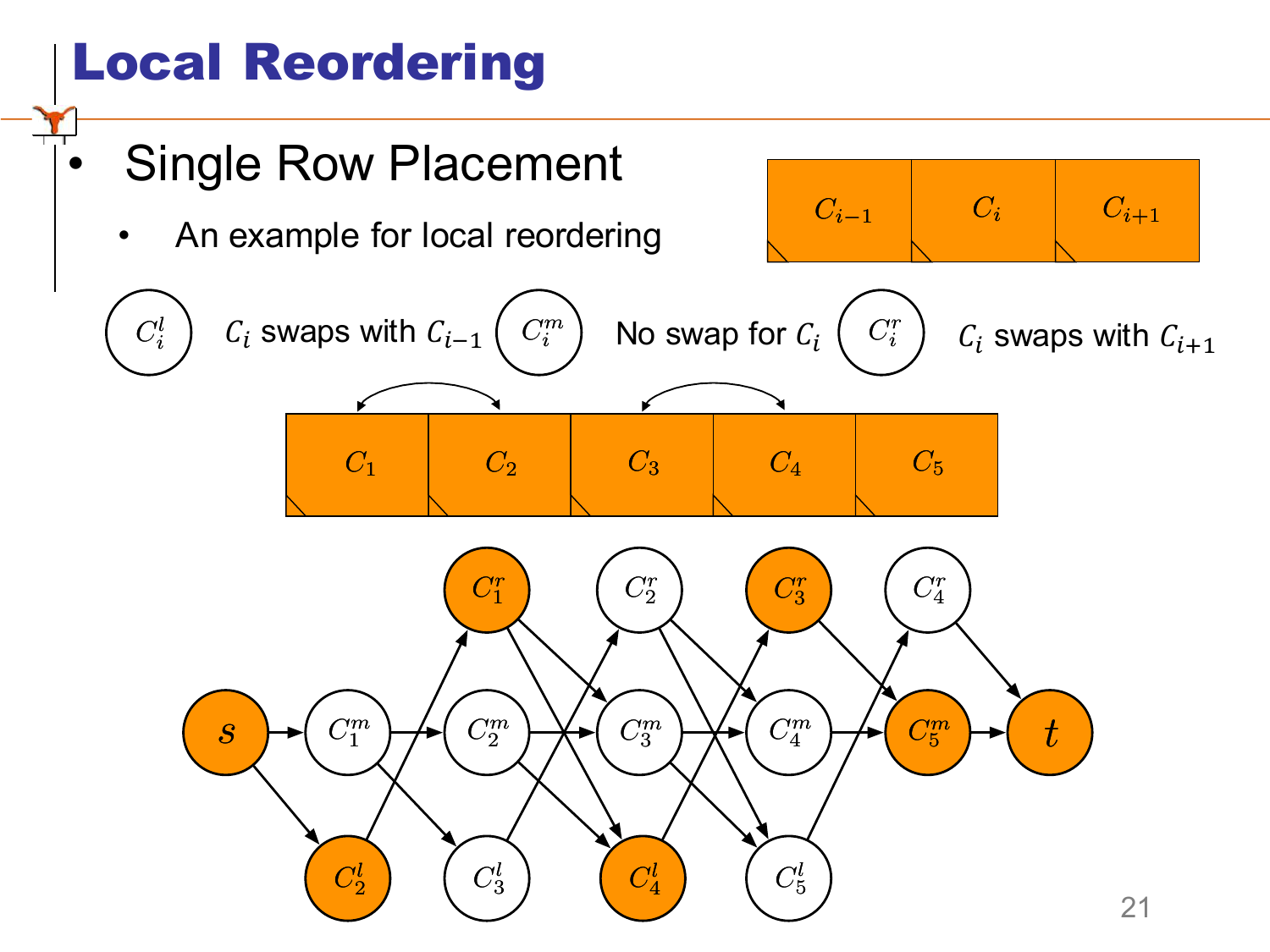# Local Shifting

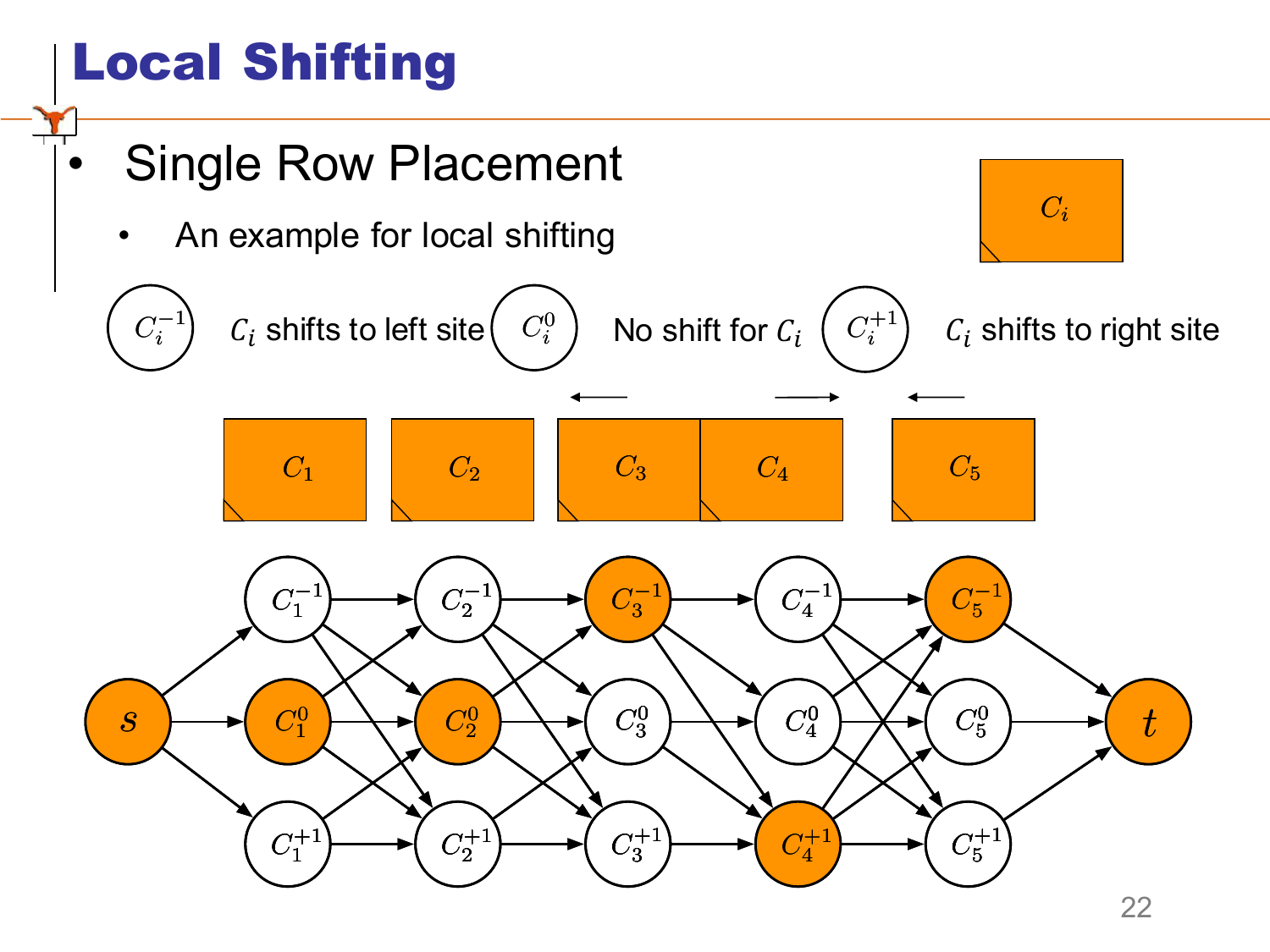# Whitespace Assignment

#### • Multi-Row placement

- Extract cells with conflicts and re-assign to whitespaces
- Remove conflicts

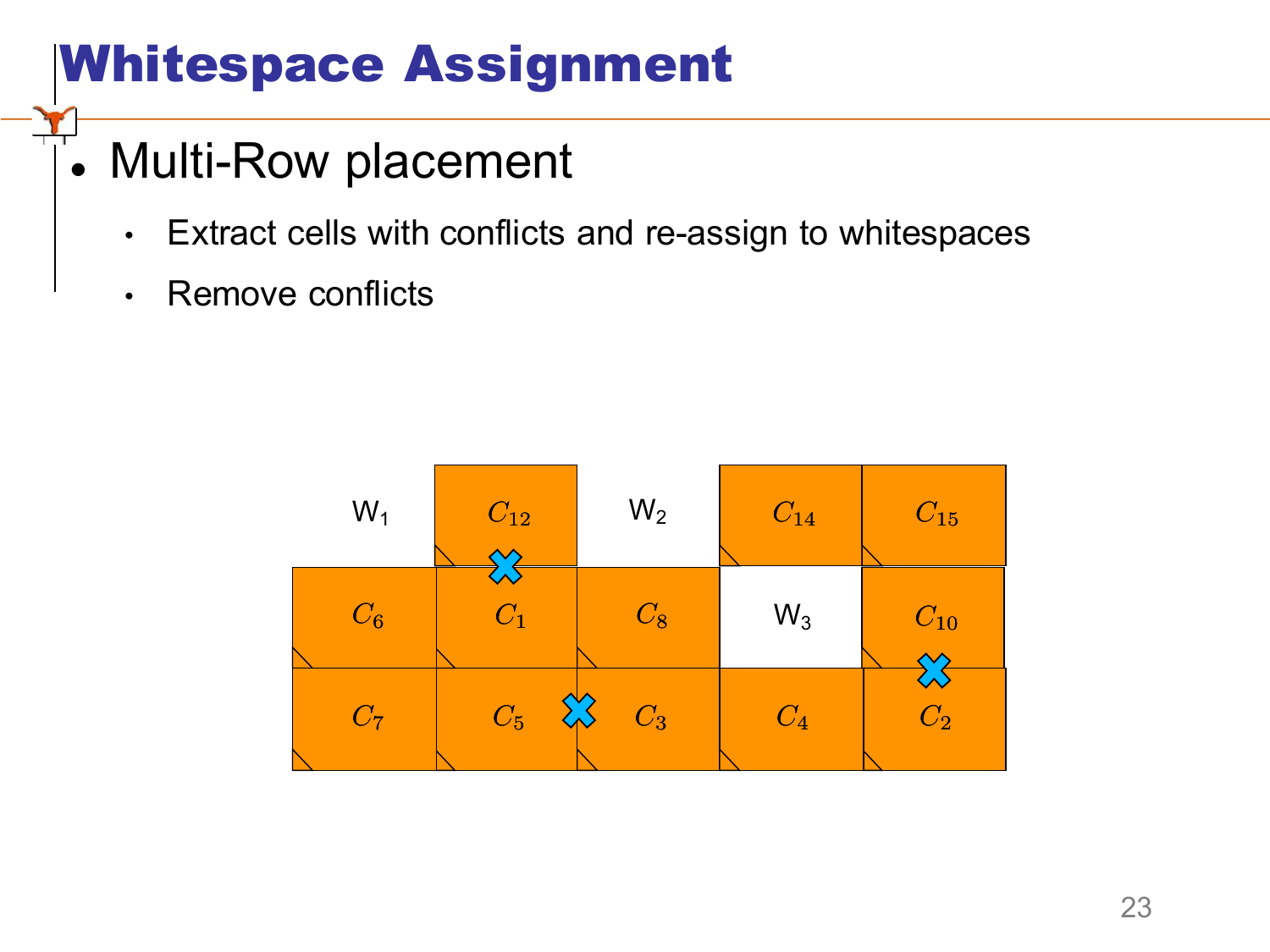# Min-Cost Flow Formulation

#### • Whitespace assignment

- Min-cost flow formulation
- $\cdot$   $c_{ij}$  denotes the cost of assigning cell  $C_i$  to whitespace  $W_i$

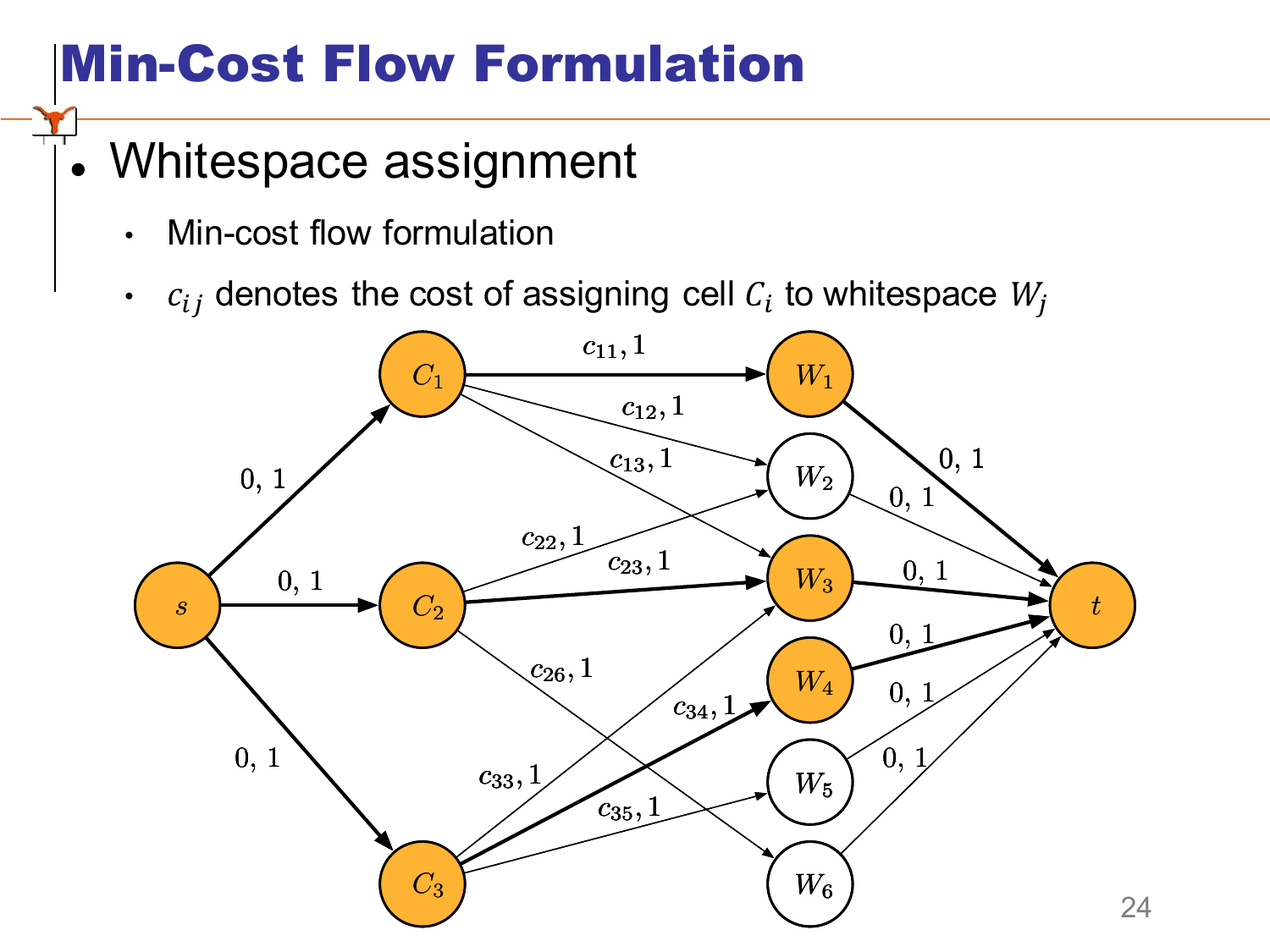# Post Color Assignment for MOL Layer

#### . Assign colors to MOL Layers

- Conflict free if no K4 exists due to regularity
- Scan from left to right in the interaction region between two neighboring rows
- Linear time

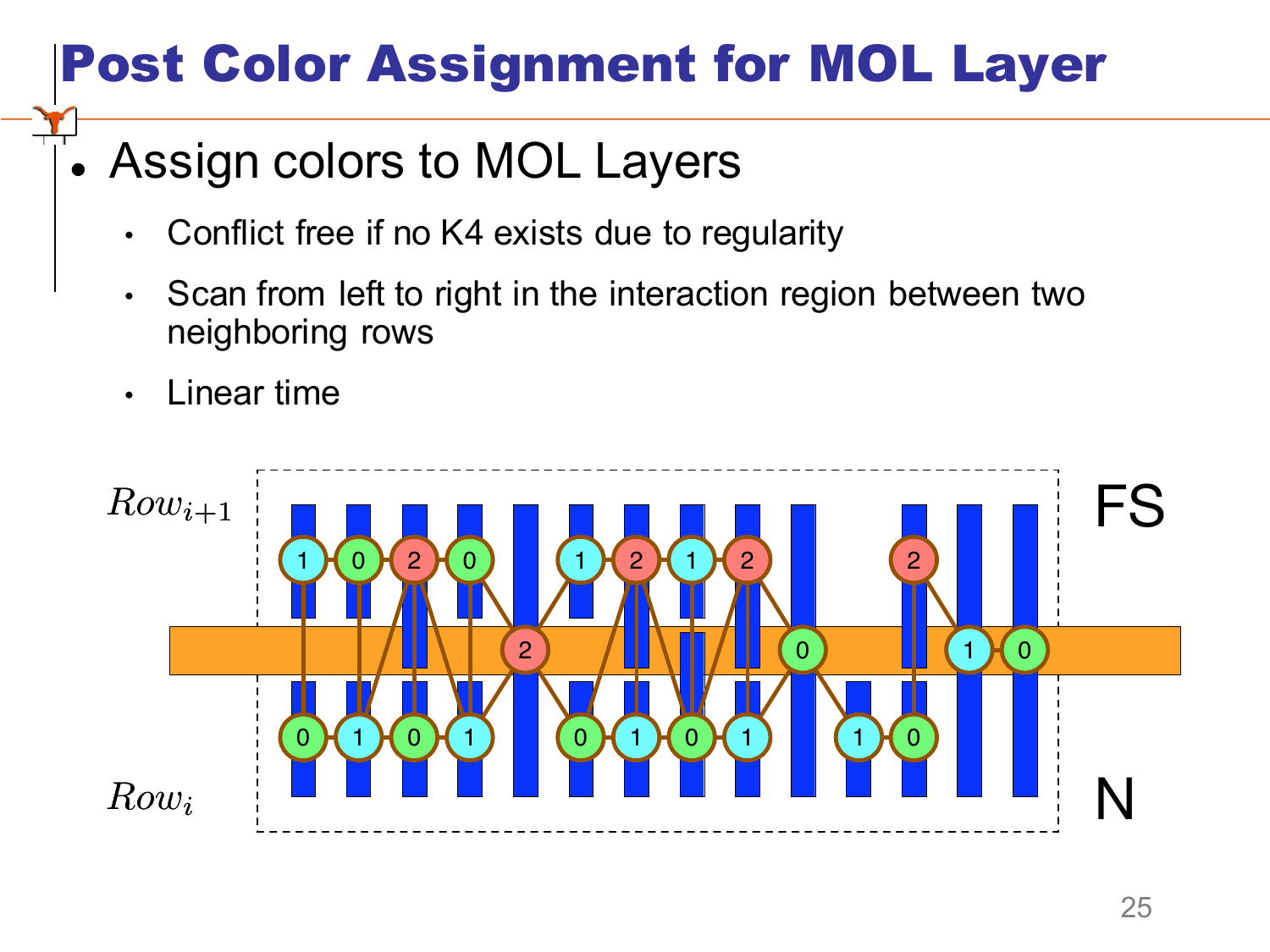## Overall Flow

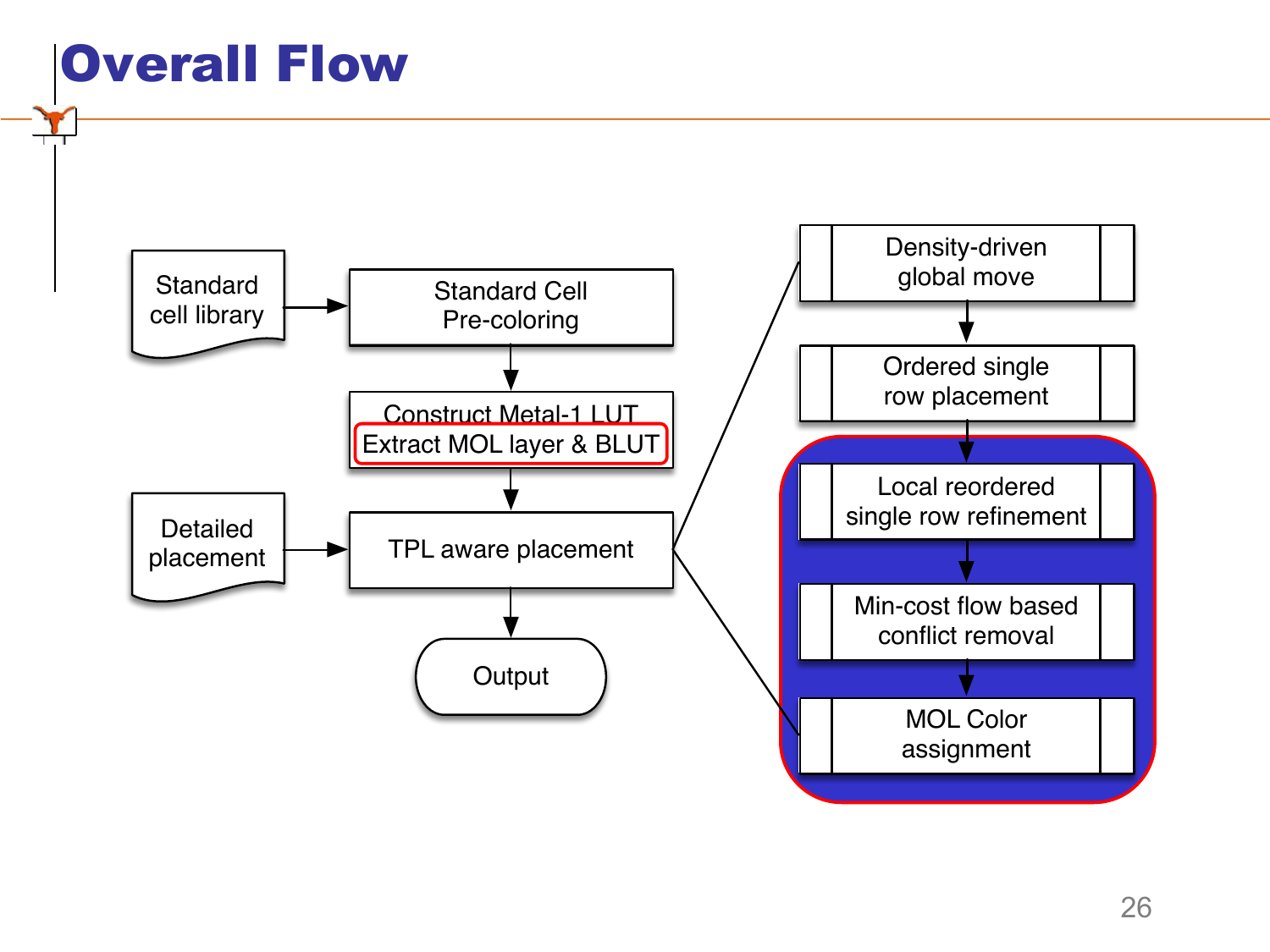# Experimental Environment Setup

- Implemented in C++
- 8-Core 3.4GHz Linux server
- 32GB RAM
- OpenSparc benchmark
	- Nangate 15nm Standard Cell Library
	- Synthesis: Synopsys Design Compiler
	- Initial placement tool: Cadence Encounter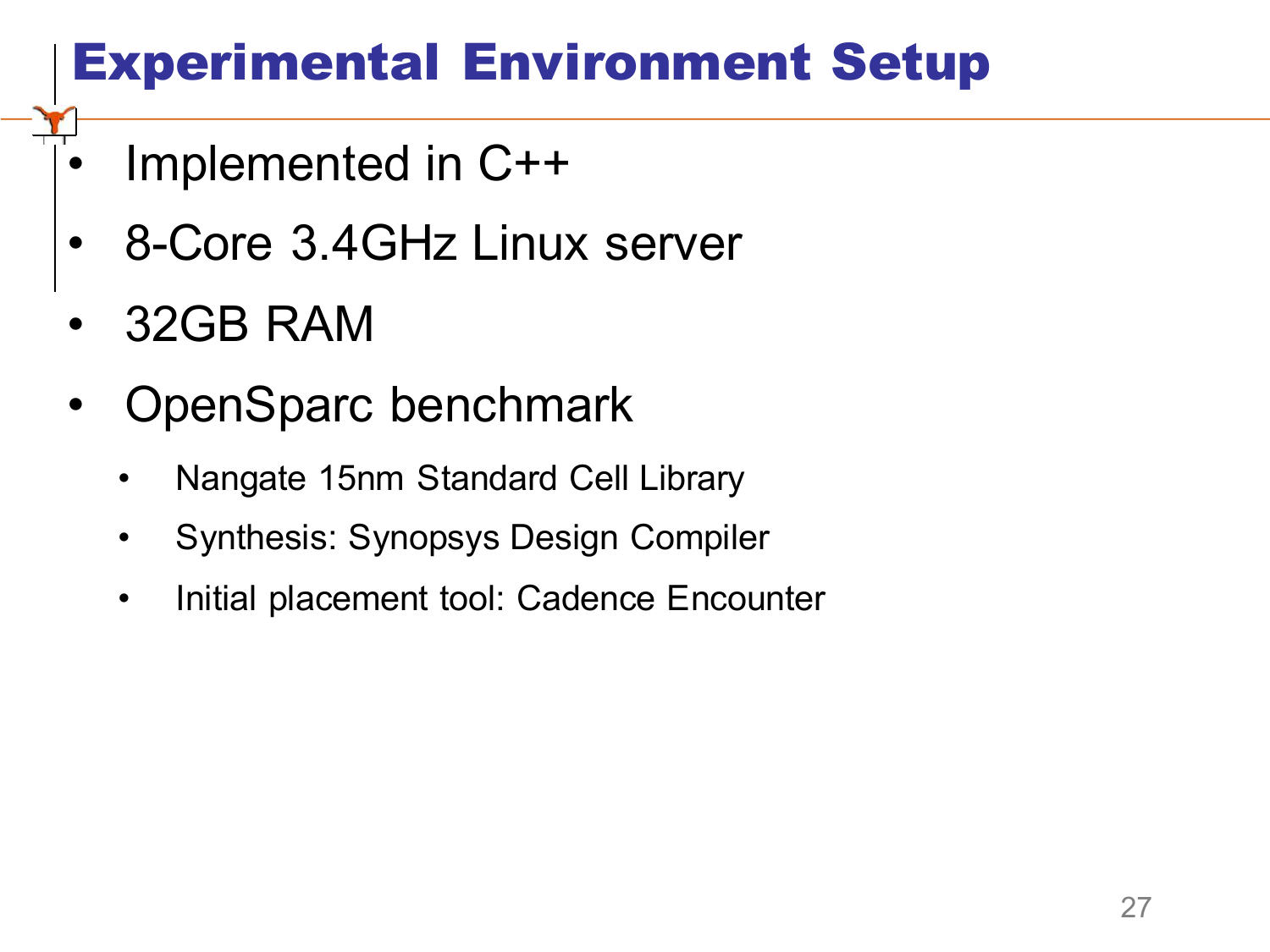## Experimental Results on Sparse Benchmarks



Baseline : LUT+OSR (Ordered Single Row Placement) [Yu+, TCAD'15] Algorithm 1: BLUT+OSR Algorithm 2: BLUT+All

Benchmarks with 70% utilization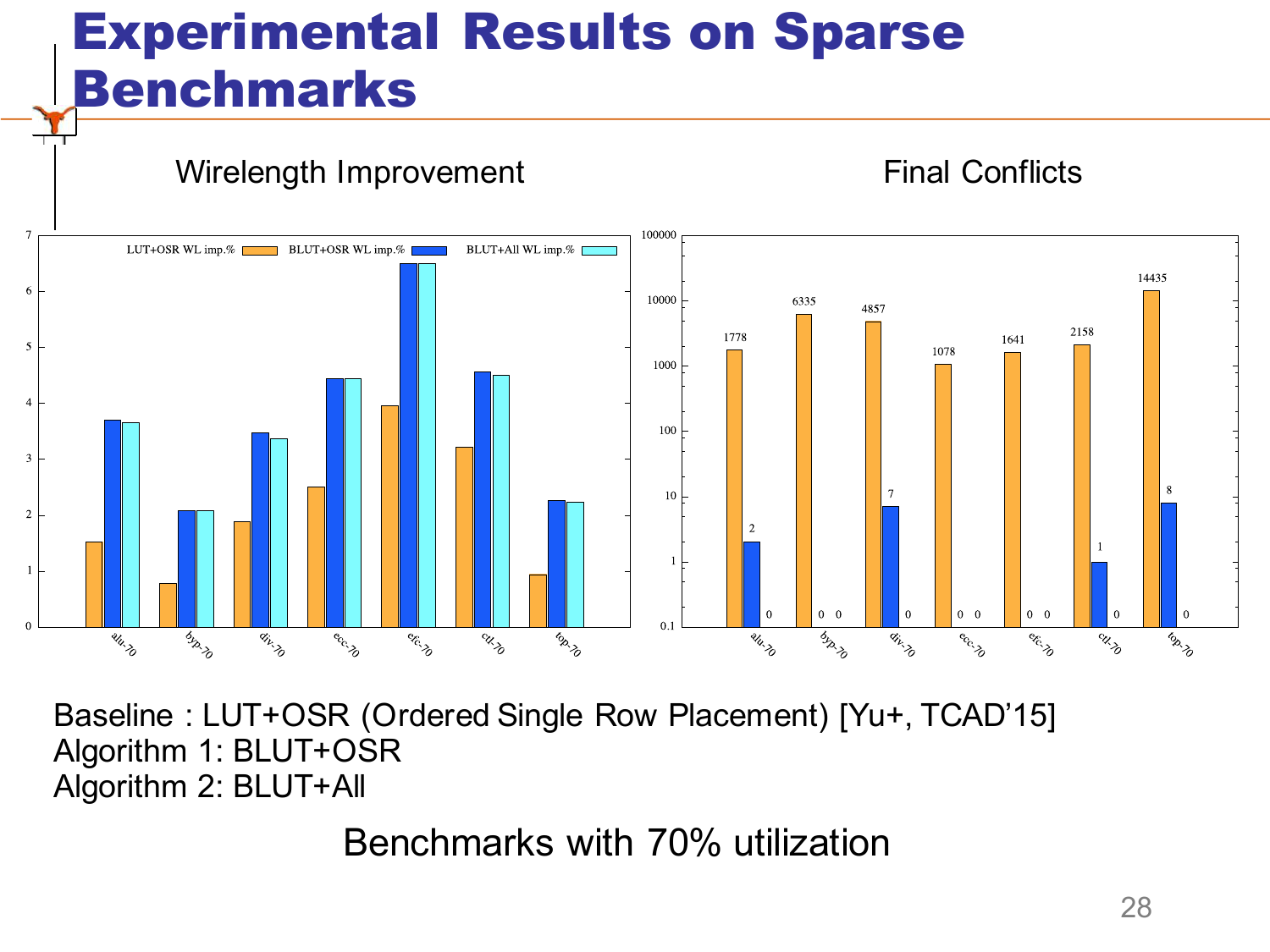## Experimental Results on Dense Benchmarks



Baseline : LUT+OSR (Ordered Single Row Placement) [Yu+, TCAD'15] Algorithm 1: BLUT+OSR Algorithm 2: BLUT+All

Benchmarks with 90% utilization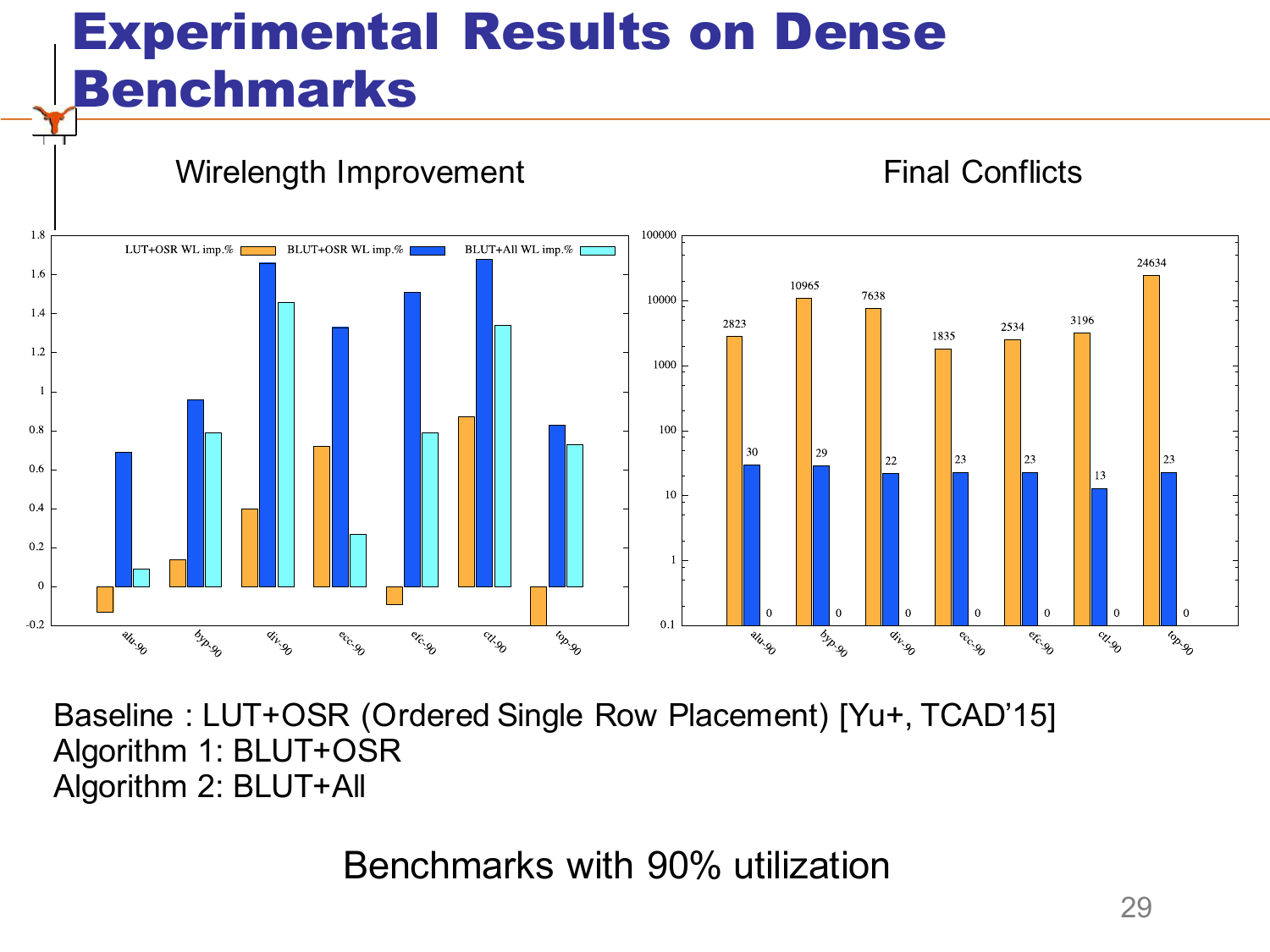## Runtime Comparison

### • Algorithm 1&2: 100x faster than Baseline

#### Runtime (s)

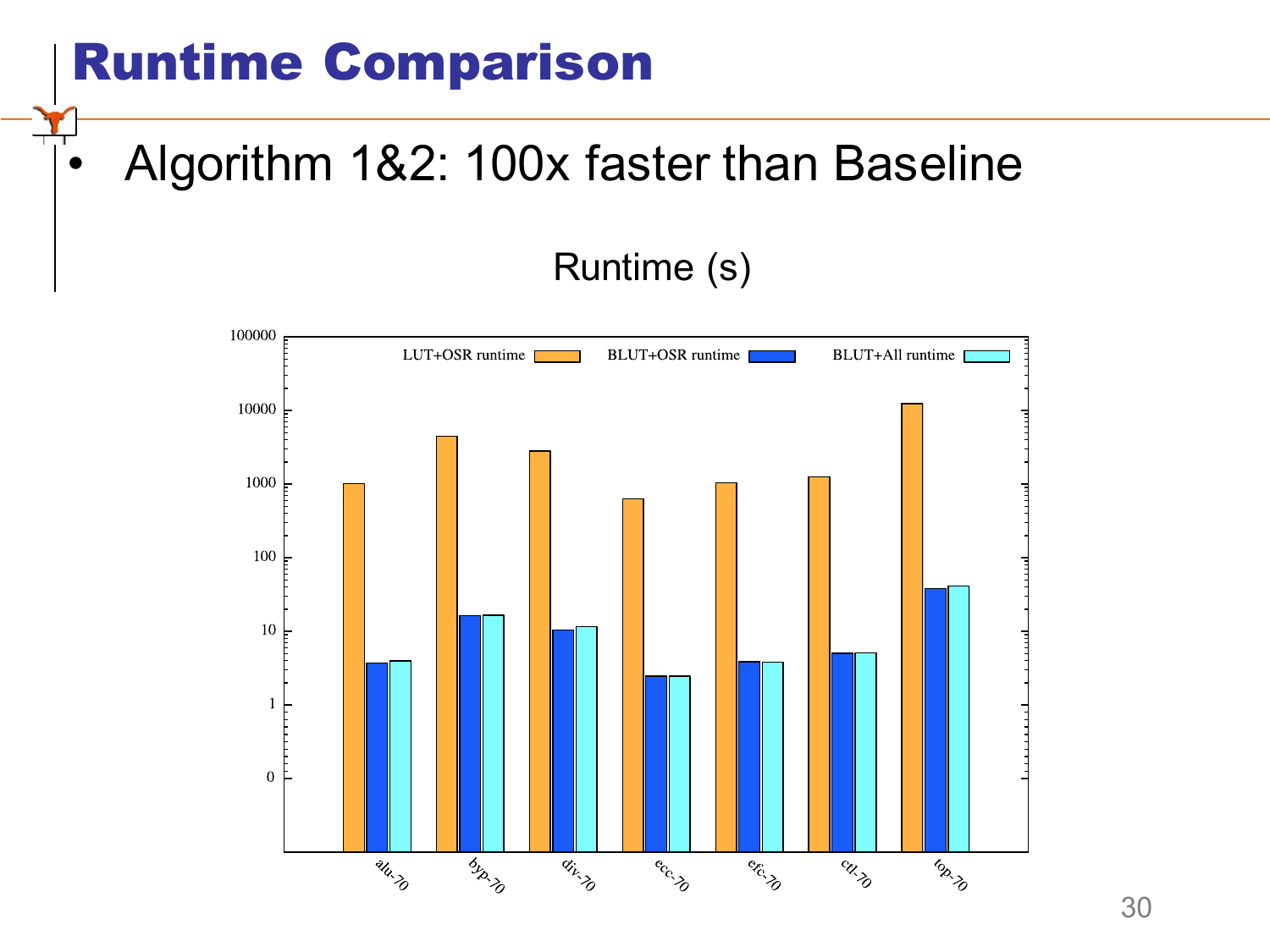# Conclusion

- Methodology to handle cross-row MOL conflicts during physical design flow
- A placement framework to optimize both Metal-1 and MOL layer conflicts along with traditional objective
- Better TPL friendliness
- Future work
	- Consider quadruple patterning lithography (QPL) impacts